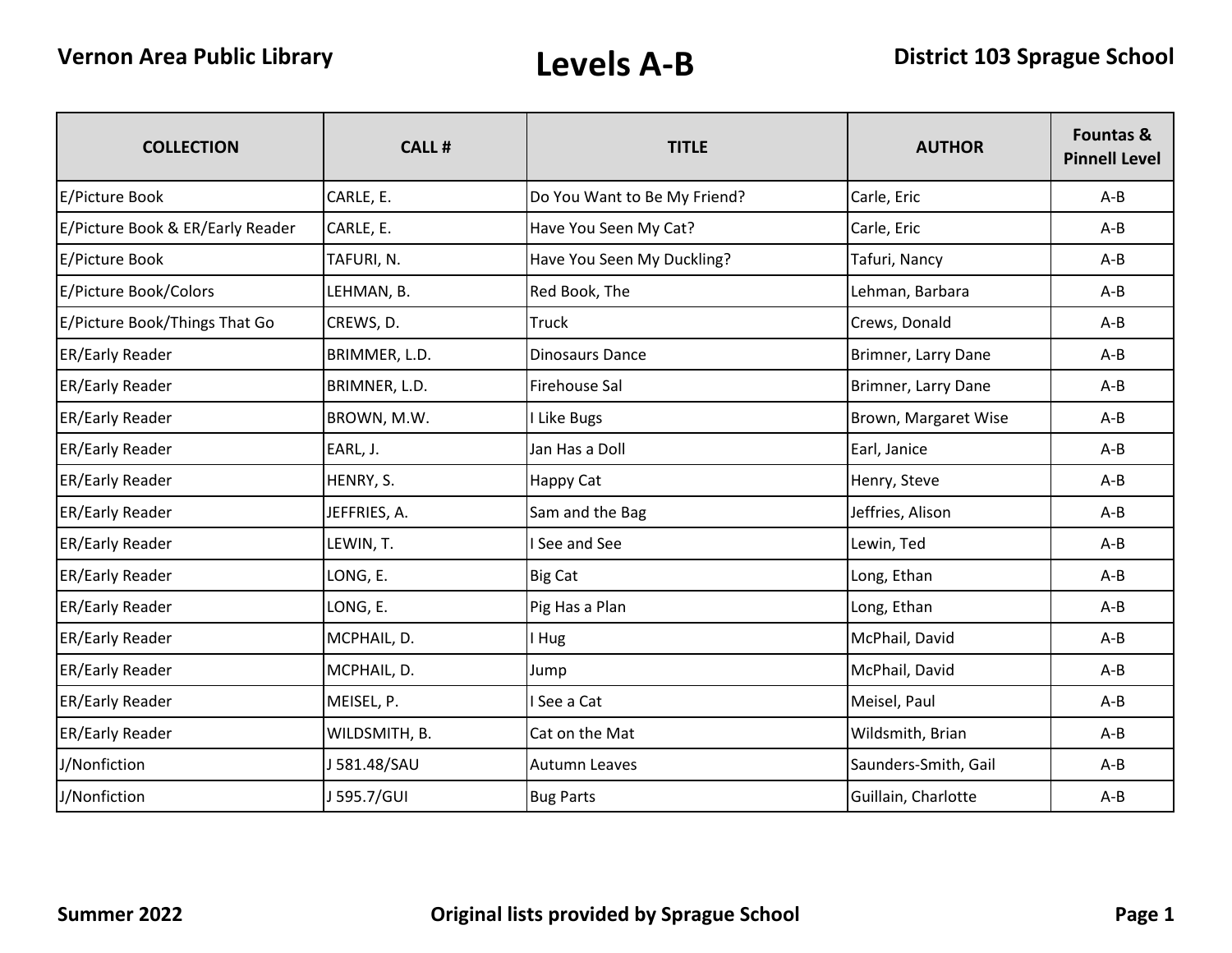| <b>COLLECTION</b>      | <b>CALL#</b>  | <b>TITLE</b>                             | <b>AUTHOR</b>         | Fountas &<br><b>Pinnell Level</b> |
|------------------------|---------------|------------------------------------------|-----------------------|-----------------------------------|
| E/Picture Book         | FREEMAN, D.   | Rainbow Of My Own                        | Freeman, Don          | $\mathsf{C}$                      |
| E/Picture Book         | MARTIN, B.    | Brown Bear, Brown Bear, What Do You See? | Martin, Bill          | C                                 |
| E/Picture Book/Colors  | WILLIAMS, S.  | I Went Walking                           | Williams, Sue         | $\mathsf{C}$                      |
| New ER/Early Reader    | CEPEDA, J.    | I Hop                                    | Cepeda, Joe           | C                                 |
| <b>ER/Early Reader</b> | CEPEDA, J.    | I Dig                                    | Cepeda, Joe           | $\mathsf{C}$                      |
| ER/Early Reader        | CEPEDA, J.    | Up                                       | Cepeda, Joe           | C                                 |
| <b>ER/Early Reader</b> | GORBACHEV, V. | Not Me!                                  | Gorbachev, Valeri     | $\mathsf{C}$                      |
| <b>ER/Early Reader</b> | HENRY, S.     | Cat Got a Lot                            | Henry, Steve          | C                                 |
| <b>ER/Early Reader</b> | HOFFMAN, S.E. | Sam Sees Snow                            | Hoffman, Sara E.      | $\mathsf{C}$                      |
| ER/Early Reader        | LONG, E.      | Clara and Clem Under the Sea             | Long, Ethan           | $\mathsf{C}$                      |
| <b>ER/Early Reader</b> | MCCULLY, E.A. | Little Ducks Go                          | McCully, Emily Arnold | C                                 |
| <b>ER/Early Reader</b> | MCPHAIL, D.   | I Am Just Right                          | McPhail, David        | C                                 |
| ER/Early Reader        | MCPHAIL, D.   | I Had Ten Hats                           | McPhail, David        | C                                 |
| <b>ER/Early Reader</b> | MEISEL, P.    | See Me Play                              | Meisel, Paul          | $\mathsf C$                       |
| <b>ER/Early Reader</b> | WILDSMITH, B. | All Fall Down                            | Wildsmith, Brian      | C                                 |
| ER/Early Reader        | WILLEMS, M.   | Let's Say Hi to Friends Who Fly          | Willems, Mo           | C                                 |
| J/Nonfiction           | J 590/LEW     | What Am I? Where Am I?                   | Lewin, Ted            | $\mathsf{C}$                      |
| J/Nonfiction           | J 591.734/LEW | Can You See Me?                          | Lewin, Ted            | C                                 |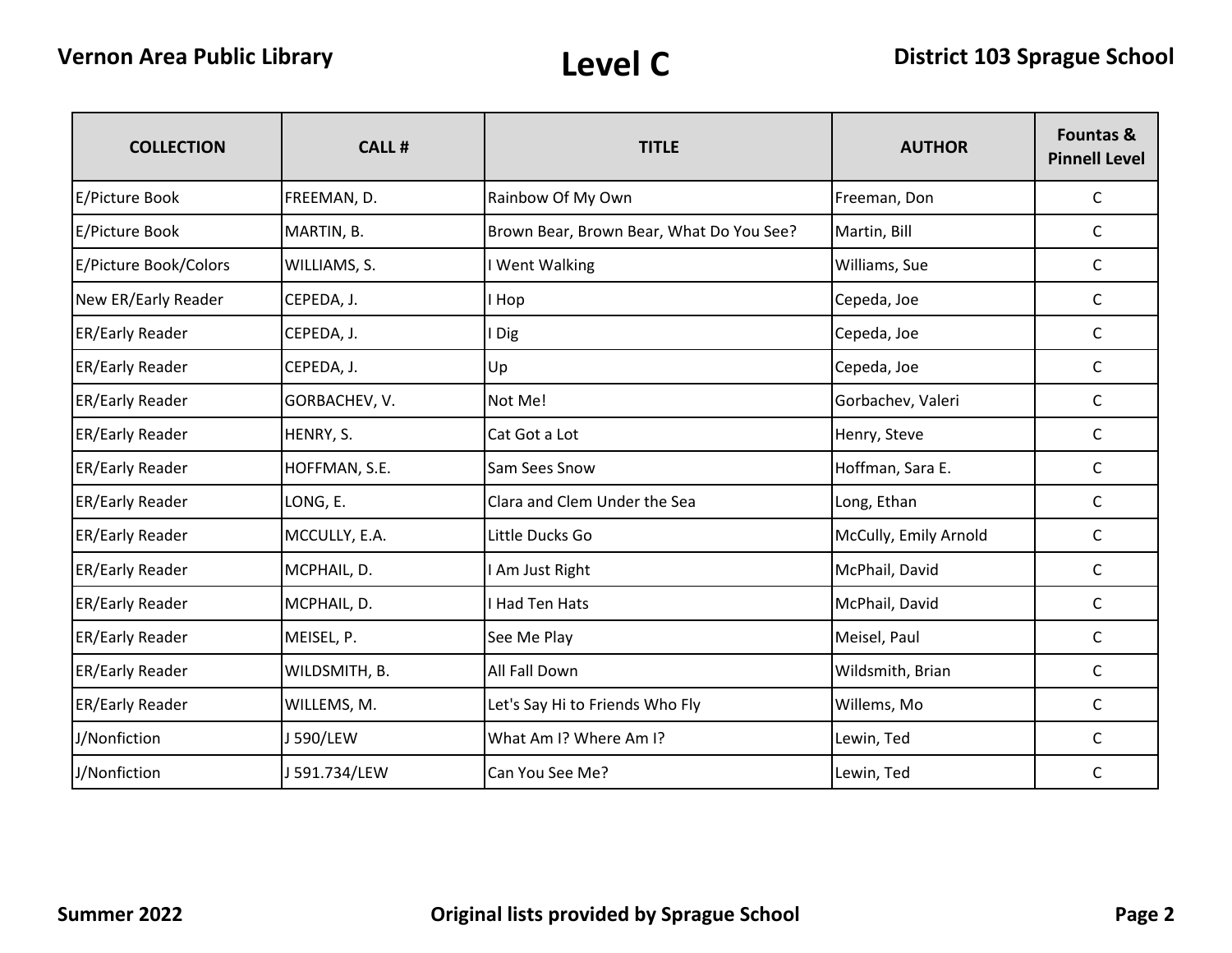| <b>COLLECTION</b>      | <b>CALL#</b>            | <b>TITLE</b>                             | <b>AUTHOR</b>         | <b>Fountas &amp;</b><br><b>Pinnell Level</b> |
|------------------------|-------------------------|------------------------------------------|-----------------------|----------------------------------------------|
| E/Picture Book         | BROWNE, A.              | I Like Books                             | Browne, Anthony       | D                                            |
| <b>E/Picture Book</b>  | BROWNE, A.              | Things I Like                            | Browne, Anthony       | D                                            |
| E/Picture Book         | GINSBURG, M.            | Chick and The Duckling, The              | Ginsburg, Mirra       | D                                            |
| ER/Early Reader        | ANDREWS, A.             | Cat Days                                 | Andrews, Alexa        | D                                            |
| ER/Early Reader        | ARNOLD, T.              | Fix this Mess!                           | Arnold, Tedd          | D                                            |
| ER/Early Reader        | <b>BERENSTAIN BEARS</b> | Bears on Wheels                          | Berenstain, Stan      | D                                            |
| <b>ER/Early Reader</b> | BLEVINS, W.             | Max Finds an Egg                         | Blevins, Wiley        | D                                            |
| ER/Early Reader        | BUCK, N.                | Sid And Sam                              | Buck, Nola            | D                                            |
| ER/Early Reader        | COBB A.                 | Wheels!                                  | Cobb, Annie           | D                                            |
| <b>ER/Early Reader</b> | COXE, M.                | Cat Traps                                | Coxe, Molly           | D                                            |
| <b>ER/Early Reader</b> | CUYLER. M.              | <b>Tick Tock Clock: A Phonics Reader</b> | Cuyler, Margery       | D                                            |
| ER/Early Reader        | DEGEN, B.               | I Said "Bed!"                            | Degen, Bruce          | D                                            |
| <b>ER/Early Reader</b> | DEGEN, B.               | Nate Likes to Skate                      | Degen, Bruce          | D                                            |
| <b>ER/Early Reader</b> | DEGEN, B.               | Snow Joke                                | Degen, Bruce          | D                                            |
| ER/Early Reader        | FLORIAN, D.             | Pig is Big on Books                      | Florian, Douglas      | D                                            |
| <b>ER/Early Reader</b> | GORBACHEV, V.           | Not Me!                                  | Gorbachev, Valeri     | D                                            |
| ER/Early Reader        | HOFF, S.                | Happy Birthday, Danny And The Dinosaur   | Hoff, Syd             | D                                            |
| ER/Early Reader        | LAKIN, P.               | Vroom, Zoom, Bud                         | Lakin, Patricia       | D                                            |
| ER/Early Reader        | LONG, L.                | Otis's Busy Day                          | Long, Loren           | D                                            |
| <b>ER/Early Reader</b> | MCCULLY, E.A.           | Late Nate in a Race                      | McCully, Emily Arnold | D                                            |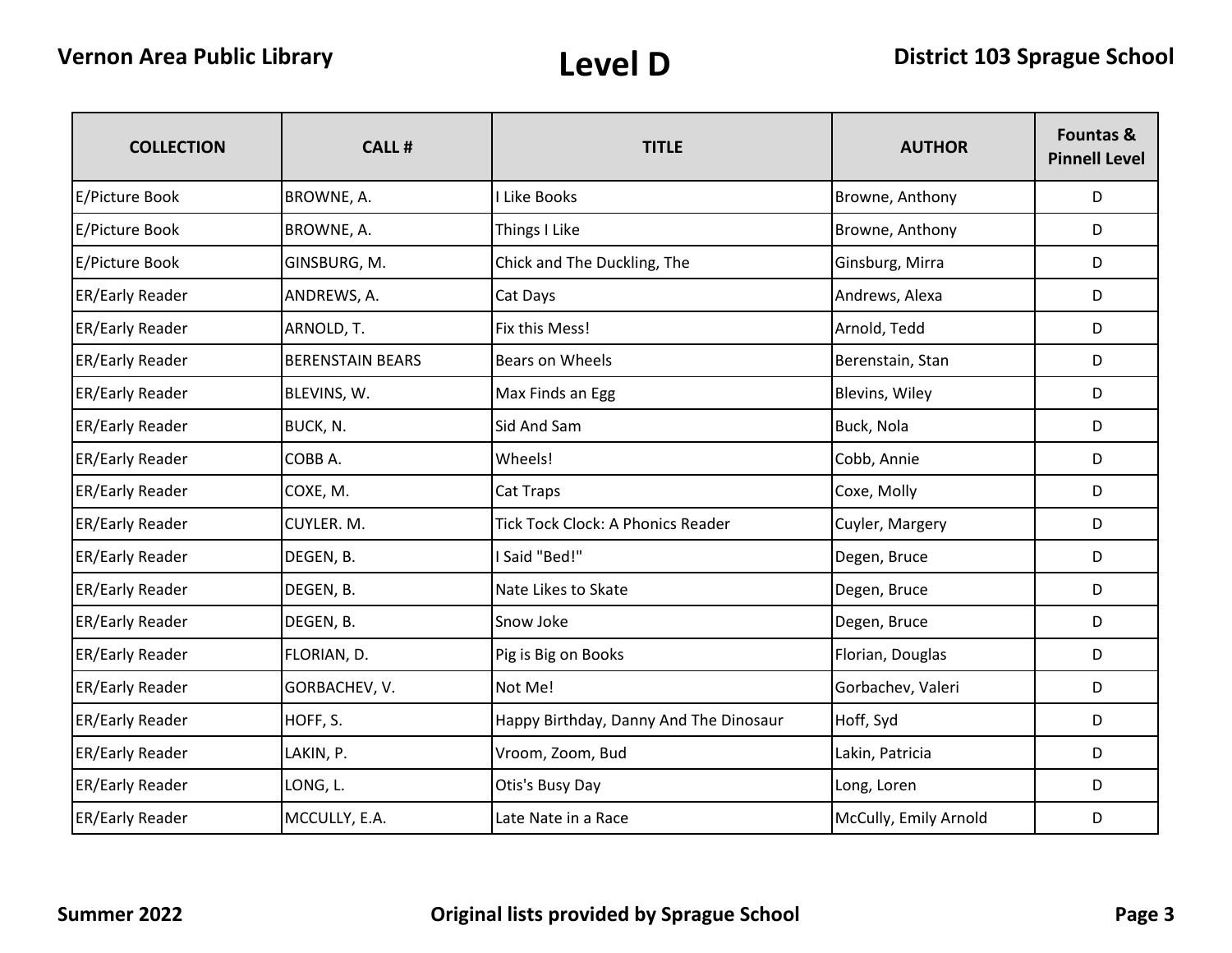| <b>COLLECTION</b>      | <b>CALL#</b> | <b>TITLE</b>                              | <b>AUTHOR</b>    | <b>Fountas &amp;</b><br><b>Pinnell Level</b> |
|------------------------|--------------|-------------------------------------------|------------------|----------------------------------------------|
| <b>ER/Early Reader</b> | MCPHAIL, D.  | Dot and Bob                               | McPhail, David   | D                                            |
| <b>ER/Early Reader</b> | MCPHAIL, D.  | Sick Day                                  | McPhail, David   | D                                            |
| <b>ER/Early Reader</b> | MEISEL, P.   | See Me Dig                                | Meisel, Paul     | D                                            |
| <b>ER/Early Reader</b> | MEISEL, P.   | See Me Run                                | Meisel, Paul     | D                                            |
| <b>ER/Early Reader</b> | MEISTER, C.  | Hi-Ho, Tiny                               | Meister, Cari    | D                                            |
| <b>ER/Early Reader</b> | MEISTER, C.  | Tiny Goes Back to School                  | Meister, Cari    | D                                            |
| <b>ER/Early Reader</b> | MEISTER, C.  | Tiny Goes to the Library                  | Meister, Cari    | D                                            |
| <b>ER/Early Reader</b> | MEISTER, C.  | Tiny Saves the Day                        | Meister, Cari    | D                                            |
| <b>ER/Early Reader</b> | PEOT, M.     | Crow Made a Friend                        | Peot, Margaret   | D                                            |
| <b>ER/Early Reader</b> | PILKEY, D.   | Big Dog and Little Dog                    | Pilkey, Dav      | D                                            |
| <b>ER/Early Reader</b> | PILKEY, D.   | Big Dog and Little Dog Getting in Trouble | Pilkey, Dav      | D                                            |
| <b>ER/Early Reader</b> | PILKEY, D.   | Big Dog and Little Dog Going for a Walk   | Pilkey, Dav      | D                                            |
| <b>ER/Early Reader</b> | PILKEY, D.   | Big Dog and Little Dog Wearing Sweaters   | Pilkey, Dav      | D                                            |
| <b>ER/Early Reader</b> | WILLEMS, M.  | Cat the Cat, Who Is That?                 | Willems, Mo      | D                                            |
| <b>ER/Early Reader</b> | ZIEFERT, H.  | Sleepy Dog                                | Ziefert, Harriet | D                                            |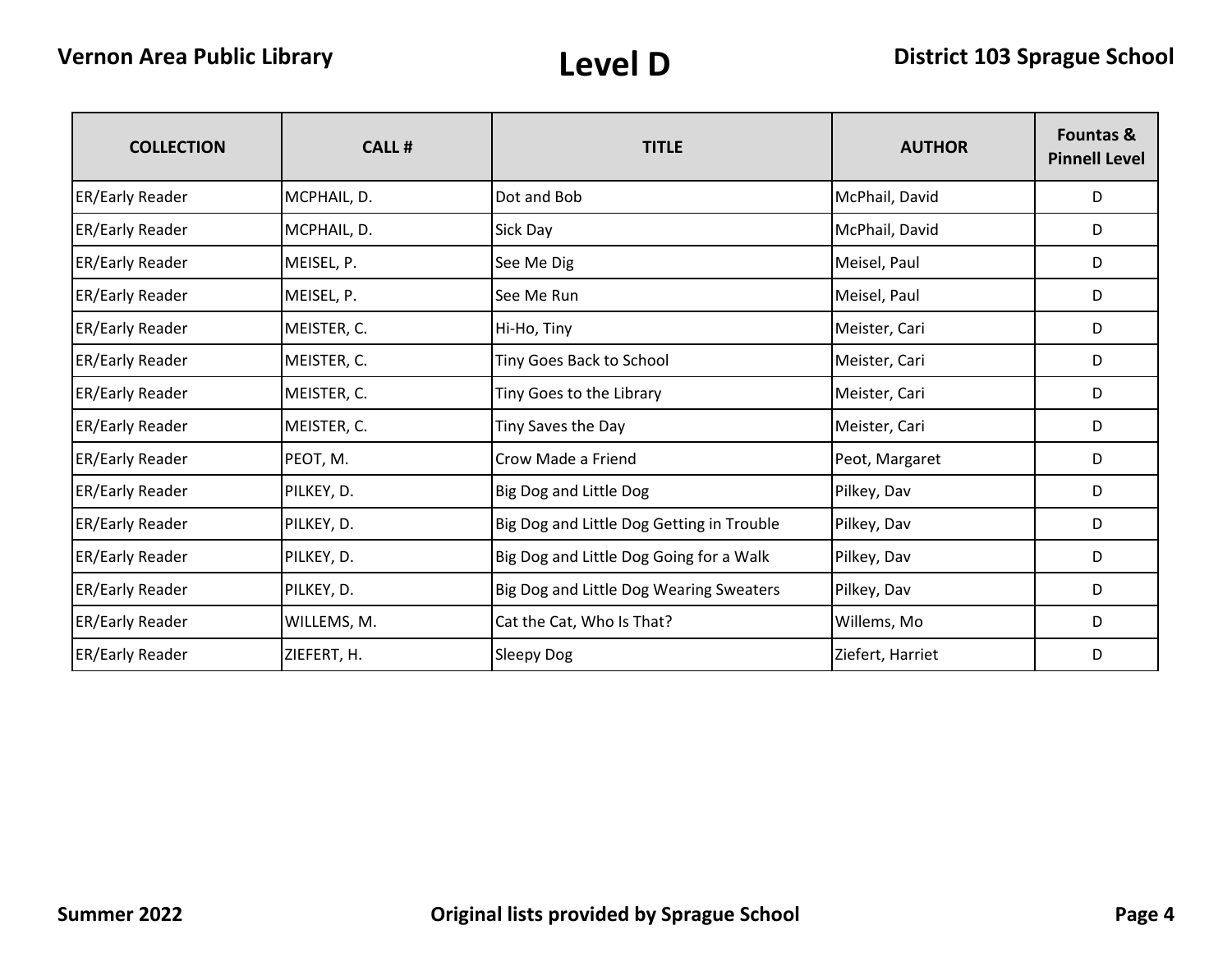| <b>COLLECTION</b>                   | <b>CALL#</b>            | <b>TITLE</b>                           | <b>AUTHOR</b>          | <b>Fountas &amp;</b><br><b>Pinnell Level</b> |
|-------------------------------------|-------------------------|----------------------------------------|------------------------|----------------------------------------------|
| E/Picture Book                      | CHRISTELOW, E.          | Five Little Monkeys Jumping On The Bed | Christelow, Eileen     | E                                            |
| <b>E/Picture Book</b>               | HILL, E.                | Where's Spot?                          | Hill, Eric             | E                                            |
| E/Picture Book                      | KRAUS, R.               | Herman the Helper                      | Kraus, Robert          | E                                            |
| E/Picture Book/Math, Shapes & Sizes | SHAW, C.                | It Looked Like Spilt Milk              | Shaw, Charles          | E                                            |
| New ER/Early Reader                 | HAMILTON, M.            | Cats and the Cake                      | Hamilton, Martha       | E                                            |
| New ER/Early Reader                 | SHAFFER, J.J.           | Fox Wants a Pet                        | Shaffer, Jody Jensen   | E                                            |
| ER/Early Reader                     | <b>BERENSTAIN BEARS</b> | Inside, Outside, Upside Down           | Berenstain, Stan & Jan | $\mathsf E$                                  |
| ER/Early Reader                     | BROWN, M.W.             | I Like Fish                            | Brown, Margaret Wise   | $\mathsf E$                                  |
| <b>ER/Early Reader</b>              | DUNREA, O.              | Gossie & Gertie                        | Dunrea, Olivier        | E                                            |
| <b>ER/Early Reader</b>              | EASTMAN, P.D.           | Go, Dog, Go!                           | Eastman, Philip D.     | E                                            |
| <b>ER/Early Reader</b>              | EDWARDS, R.             | Five Silly Fishermen                   | Edwards, Roberta       | E                                            |
| ER/Early Reader                     | GEHL, L.                | <b>Goat Wants to Eat</b>               | Gehl, Laura            | E                                            |
| <b>ER/Early Reader</b>              | KOHUTH, J.              | Ducks Go Vroom!                        | Kohuth, Jane           | E                                            |
| ER/Early Reader                     | MCCULLY, E.A.           | Pete Makes a Mistake                   | McCully, Emily Arnold  | E                                            |
| <b>ER/Early Reader</b>              | MCPHAIL, D.             | Boy, Bird and Dog                      | McPhail, David         | E                                            |
| ER/Early Reader                     | MOYNIHAN, D.            | <b>Hiding Dinosaurs</b>                | Moynihan, Dan          | E                                            |
| <b>ER/Early Reader</b>              | PARKINSON, K.           | Grace                                  | Parkinson, Kate        | E                                            |
| <b>ER/Early Reader</b>              | <b>ROBERTS, B</b>       | Fourth of July Mice!                   | Roberts, Bethany       | E                                            |
| ER/Early Reader                     | <b>SCHORIES, P</b>      | Pie for Chuck                          | Schories, Pat          | E                                            |
| <b>ER/Early Reader</b>              | SEUSS, DR.              | Foot Book, The                         | Seuss, Dr.             | E                                            |
| <b>ER/Early Reader</b>              | SHAFFER, J.J.           | <b>House for Mouse</b>                 | Shaffer, Jody Jensen   | E                                            |
| ER/Early Reader                     | SLATE, J.               | Miss Bindergarten and the Best Friends | Slate, Joseph          | $\mathsf E$                                  |
| <b>ER/Early Reader</b>              | WILDSMITH, B.           | If I Were You                          | Wildsmith, Brian       | E                                            |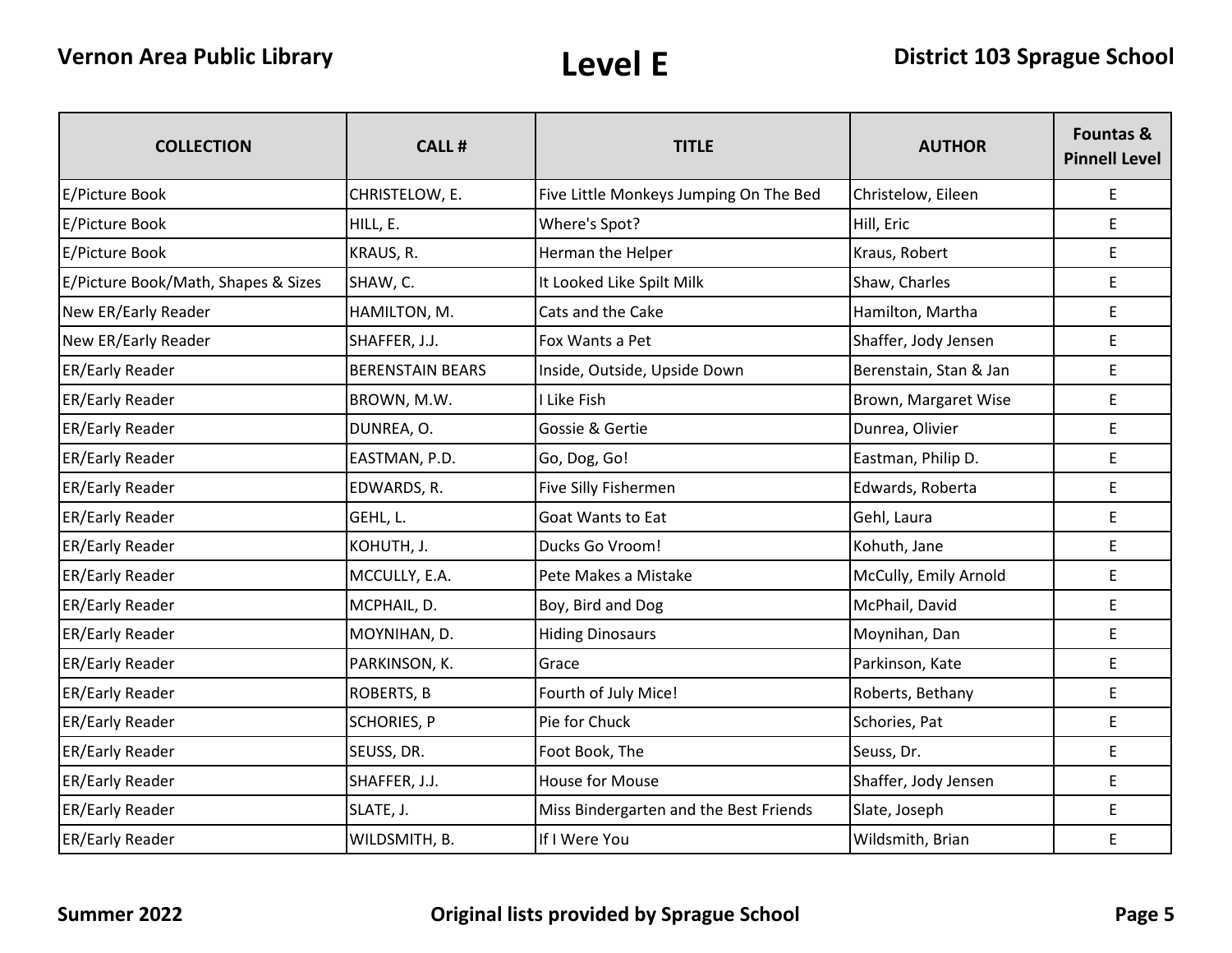| <b>COLLECTION</b>                   | <b>CALL#</b>    | <b>TITLE</b>                            | <b>AUTHOR</b>         | Fountas &<br><b>Pinnell Level</b> |
|-------------------------------------|-----------------|-----------------------------------------|-----------------------|-----------------------------------|
| <b>E/Picture Book</b>               | ASCH, F.        | Just Like Daddy                         | Asch, Frank           | $\mathsf F$                       |
| E/Picture Book                      | BARCLAY, E.     | <b>Hiding Phil</b>                      | Barclay, Eric         | $\mathsf F$                       |
| E/Picture Book                      | HOFFMANN, S.    | You Are Awesome                         | Hoffmann, Susann      | $\mathsf F$                       |
| E/Picture Book                      | HUTCHINS, P.    | Rosie's Walk                            | Hutchins, Pat         | F                                 |
| E/Picture Book                      | KANG, A.        | That's (Not) Mine                       | Kang, Anna            | F                                 |
| E/Picture Book/Math, Shapes & Sizes | SHERRY, K.      | I'm the Biggest Thing in the Ocean!     | Sherry, Kevin         | $\mathsf F$                       |
| E/Picture Book/Rhymes & Songs       | RAPOSO, J.      | Sing                                    | Raposo, Joe           | F                                 |
| ER/Early Reader                     | ANDERSON, P.P.  | Chuck's Band                            | Anderson, Peggy Perry | $\mathsf F$                       |
| ER/Early Reader                     | ANDERSON, P.P.  | I Can Help!                             | Anderson, Peggy Perry | $\mathsf F$                       |
| ER/Early Reader                     | CAPUCILLI, A.S. | <b>Biscuit (Series)</b>                 | Capucilli, Alyssa     | F                                 |
| ER/Early Reader                     | EASTMAN, P.D.   | Aaron Loves Apples and Pumpkins         | Eastman, P.D.         | $\mathsf F$                       |
| <b>ER/Early Reader</b>              | HILLS, T.       | Drop it, Rocket                         | Hills, Tad            | F                                 |
| <b>ER/Early Reader</b>              | HOFFMANN, S.E.  | Ana and the Rainy Day                   | Hoffmann, Sara E.     | $\mathsf F$                       |
| ER/Early Reader                     | HOLUB, J.       | <b>Big Heart!</b>                       | Holub, Joan           | $\mathsf F$                       |
| ER/Early Reader                     | LEWIN, B.       | Good Night, Knight                      | Lewin, Betsy          | $\mathsf F$                       |
| <b>ER/Early Reader</b>              | MCPHAIL, D.     | Bug A Bear And A Boy, A                 | McPhail, David        | $\mathsf F$                       |
| <b>ER/Early Reader</b>              | MILGRIM, D      | Moo Bird                                | Milgrim, David        | $\mathsf F$                       |
| ER/Early Reader                     | MORRIS, J.E.    | Flubby Will Not Take a Bath             | Morris, J. E.         | F                                 |
| ER/Early Reader                     | MULLER, H.      | Cowboy, The                             | Müller, Hildegard     | F                                 |
| ER/Early Reader                     | OCONNOR, J.     | Teeny Tiny Woman, The                   | O'Connor, Jane        | F                                 |
| ER/Early Reader                     | RANSOM, C.      | Garden Day                              | Ransom, Candice       | F                                 |
| ER/Early Reader                     | ROBERTS, B.     | <b>Christmas Mice</b>                   | Roberts, Bethany      | $\mathsf F$                       |
| <b>ER/Early Reader</b>              | VIRJAN, E.J.    | What This Story Needs is a Pig in a Wig | Virján, Emily         | $\mathsf F$                       |
| <b>ER/Early Reader</b>              | WILLEMS, M.     | Elephant & Piggie (Series)              | Willems, Mo           | $\mathsf F$                       |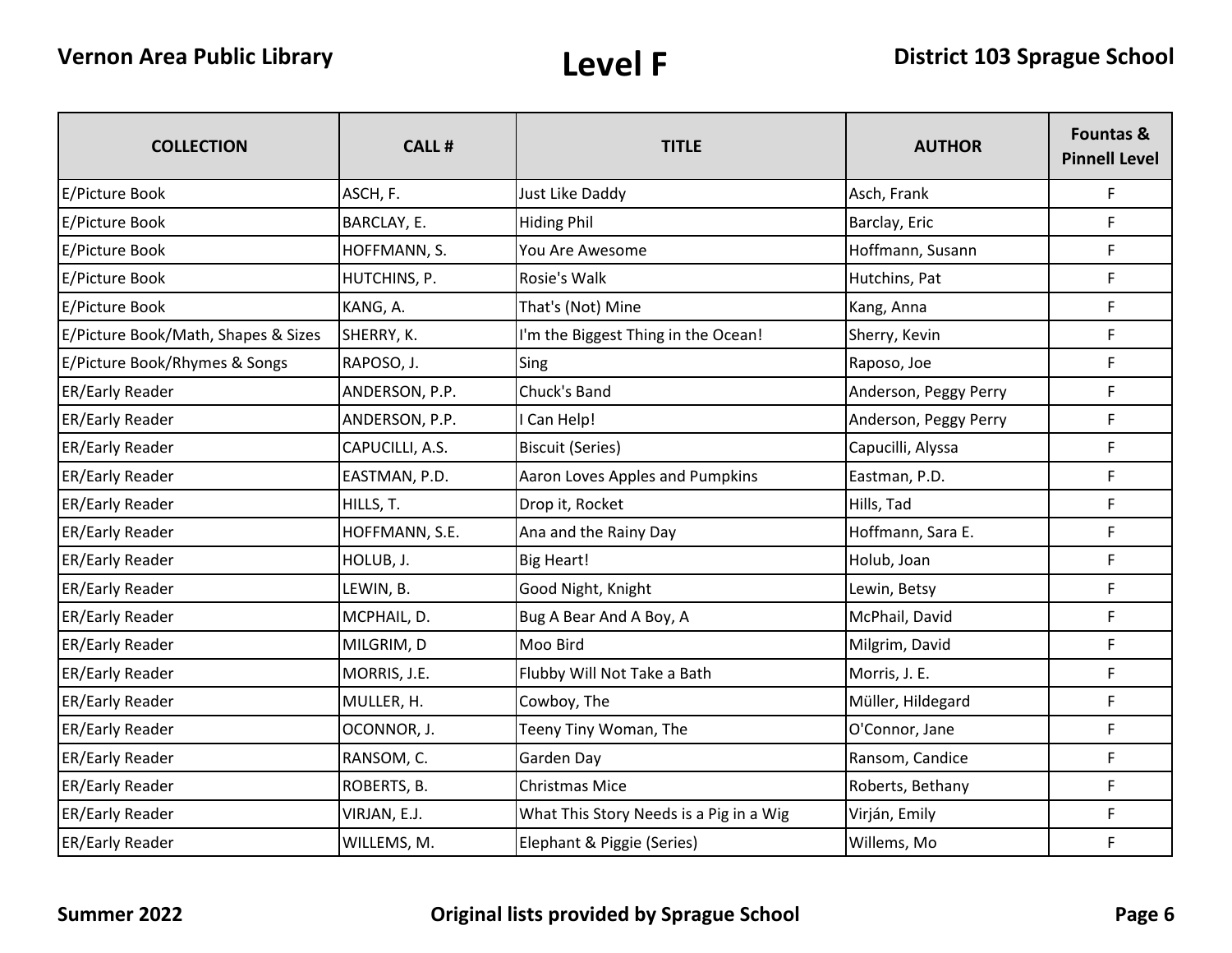| <b>COLLECTION</b>             | <b>CALL#</b>      | <b>TITLE</b>                    | <b>AUTHOR</b>          | <b>Fountas &amp;</b><br><b>Pinnell Level</b> |
|-------------------------------|-------------------|---------------------------------|------------------------|----------------------------------------------|
| E/Picture Book                | BARTON, B.        | Dinosaurs, Dinosaurs            | Barton, Byron          | G                                            |
| E/Picture Book                | KRAUSS, R.        | Carrot Seed, The                | Krauss, Ruth           | G                                            |
| E/Picture Book                | STOEKE, J.M.      | Loopy Coop Hens: Letting Go     | Stoeke, Janet Morgan   | G                                            |
| E/Picture Book/Rhymes & Songs | AHLBERG, J.       | Each Peach Pear Plum            | Ahlberg, Allan & Janet | G                                            |
| E/Picture Book/Things That Go | ROCKWELL, A.      | <b>Boats</b>                    | Rockwell, Anne         | G                                            |
| E/Picture Book/Things That Go | SHAW, N.E.        | Sheep In A Jeep                 | Shaw, Nancy            | G                                            |
| <b>ER/Early Reader</b>        | BADER, B.         | Kit-Kit-Kittens                 | Bader, Bonnie          | G                                            |
| <b>ER/Early Reader</b>        | BADER, B.         | Snail-Snaily-Snails             | Bader, Bonnie          | G                                            |
| <b>ER/Early Reader</b>        | BRIGGS, R.        | Snowman and the Snowdog, The    | Briggs, Raymond        | G                                            |
| <b>ER/Early Reader</b>        | CAPUCILLI, A.S.   | <b>Biscuit (Series)</b>         | Capucilli, Alyssa      | G                                            |
| <b>ER/Early Reader</b>        | COCCA-LEFFLER, M. | Ice-Cold Birthday               | Cocca-Leffler, Maryann | G                                            |
| <b>ER/Early Reader</b>        | HOFFMANN, S.E.    | Party with Joe, A               | Hoffmann, Sara E.      | G                                            |
| <b>ER/Early Reader</b>        | HOLABIRD, K.      | Angelina at Ballet Camp         | Holabird, Katharine    | G                                            |
| <b>ER/Early Reader</b>        | LEWISON, W.       | <b>Buzz Said The Bee</b>        | Lewison, Wendy         | G                                            |
| <b>ER/Early Reader</b>        | LONDON, J.        | Froggy Is the Best              | London, Jonathon       | G                                            |
| <b>ER/Early Reader</b>        | MARCHESANI, L.    | Pig and Pug                     | Marchesani, Laura      | G                                            |
| <b>ER/Early Reader</b>        | MORRIS, J.E.      | Flubby Will Not Go to Sleep     | Morris, J. E.          | G                                            |
| <b>ER/Early Reader</b>        | PETE THE CAT      | Pete the Cat and the Lost Tooth | Dean, James            | G                                            |
| <b>ER/Early Reader</b>        | <b>PETER</b>      | Peter Rabbit: I Am Lily         |                        | G                                            |
| <b>ER/Early Reader</b>        | ROBERTS, B.       | Thanksgiving Mice!              | Roberts, Bethany       | G                                            |
| <b>ER/Early Reader</b>        | STOEKE, J.M.      | Letting Go                      | Stoeke, Janet Morgan   | G                                            |
| <b>ER/Early Reader</b>        | STOEKE, J.M.      | Pip's Trip                      | Stoeke, Janet Morgan   | G                                            |
| <b>ER/Early Reader</b>        | WELLS, R.         | Fireman Max                     | Wells, Rosemary        | G                                            |
| <b>ER/Early Reader</b>        | WILLEMS, M.       | Elephant & Piggie (Series)      | Willems, Mo            | G                                            |
| <b>ER/Early Reader</b>        | YOO, P.           | Lily's New Home                 | Yoo, Paula             | G                                            |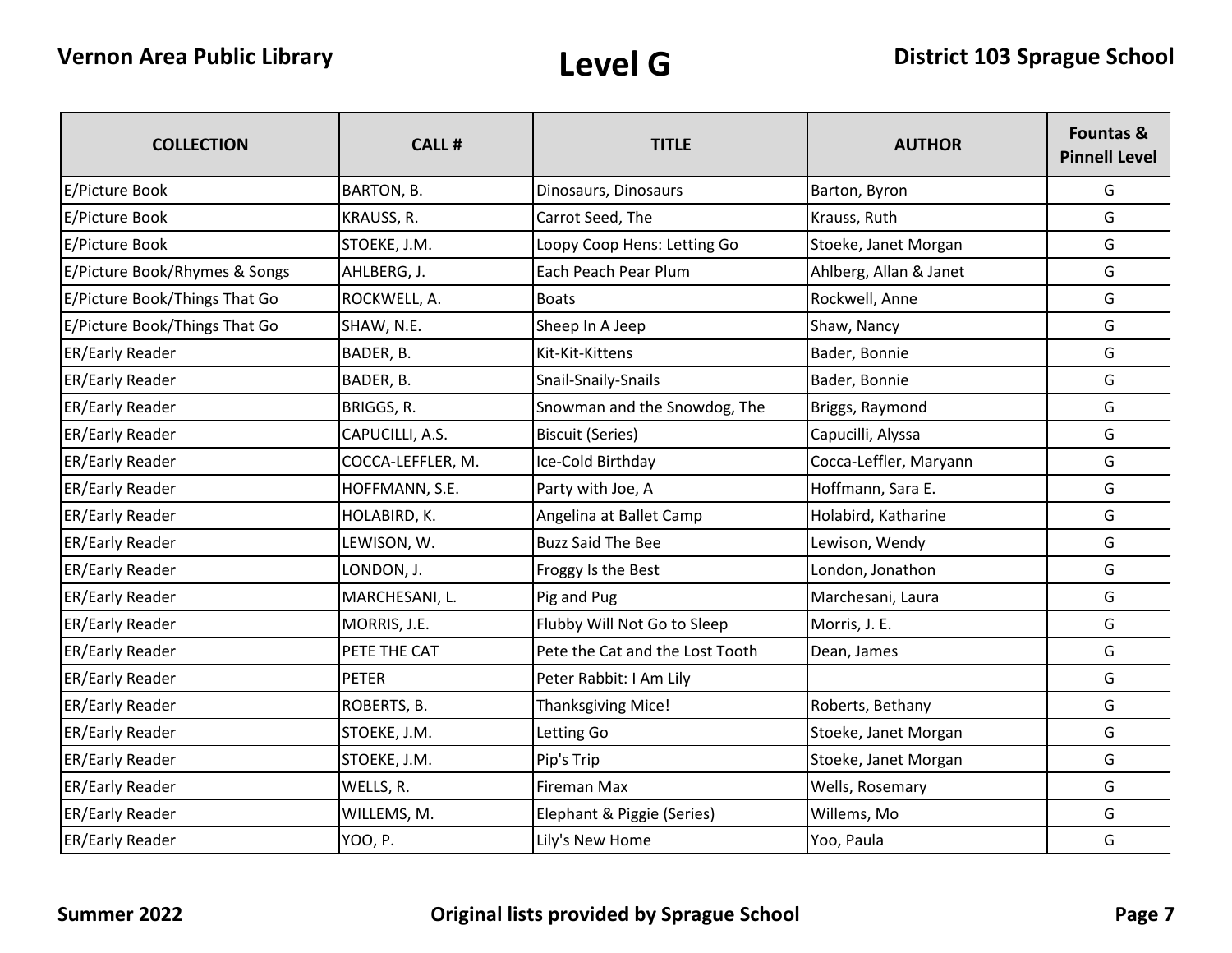| <b>COLLECTION</b>             | <b>CALL#</b>   | <b>TITLE</b>                        | <b>AUTHOR</b>         | <b>Fountas &amp;</b><br><b>Pinnell Level</b> |
|-------------------------------|----------------|-------------------------------------|-----------------------|----------------------------------------------|
| E/Picture Book                | KRUGLER, T.    | Snail and Worm, Again               | Krügler, Tina         | н                                            |
| E/Picture Book                | MAYER, M.      | Just Me (Series)                    | Mayer, Mercer         | H                                            |
| E/Picture Book                | NA, I.S.       | Welcome Home, Bear                  | Na, Il Sung           | H                                            |
| E/Picture Book                | PARR, T.       | Family Book, The                    | Parr, Todd            | н                                            |
| E/Picture Book                | ROBINSON, M.   | And the Robot Went                  | Robinson, Michelle    | н                                            |
| E/Picture Book                | ROHMANN, E.    | My Friend Rabbit                    | Rohmann, Eric         | н                                            |
| E/Picture Book/Bedtime        | BROWN, M.W.    | Goodnight Moon                      | Brown, Margaret Wise  | H                                            |
| E/Picture Book/Seasons        | FOGLIANO, J.   | And Then It's Spring                | Fogliano, Julie       | н                                            |
| E/Picture Book/Seasons        | PARR, T.       | Spring Book, The                    | Parr, Todd            | H                                            |
| E/Picture Book/Things That Go | WHALEN, L.     | Little Red Rolls Away               | Whalen, Linda         | H                                            |
| ER/Early Reader/Graphic Novel | FENSKE, J.     | Hello, Crabby!                      | Fenske, Jonathan      | н                                            |
| ER/Early Reader               | ANDERSON, P.P. | Out to Lunch                        | Anderson, Peggy Perry | н                                            |
| <b>ER/Early Reader</b>        | CRONIN, D.     | Diary of a Worm: Nat the Gnat       | Cronin, Doreen        | Н                                            |
| ER/Early Reader               | DRUMMOND, R.   | Charlie the Ranch Dog (Series)      | Drummond, Ree         | н                                            |
| ER/Early Reader               | FENSKE, J.     | Pig, a Fox, and a Box, A            | Fenske, Jonathan      | H                                            |
| ER/Early Reader               | HOFF, S.       | Danny and the Dinosaur School Days  | Hale, Bruce           | H                                            |
| <b>ER/Early Reader</b>        | HOFF, S.       | Danny And The Dinosaur Go To Camp   | Hoff, Syd             | н                                            |
| <b>ER/Early Reader</b>        | HOFF, S.       | Sammy The Seal                      | Hoff, Syd             | H                                            |
| ER/Early Reader               | HOLUB, J.      | <b>Ballet Stars</b>                 | Holub, Joan           | H                                            |
| <b>ER/Early Reader</b>        | LOPSHIRE, L.   | Put Me In The Zoo                   | Lopshire, Robert      | н                                            |
| <b>ER/Early Reader</b>        | PARR, T.       | Otto Goes to the Beach              | Parr, Todd            | H                                            |
| <b>ER/Early Reader</b>        | PETE THE CAT   | Pete the Cat (Series)               | Dean, James           | H                                            |
| <b>ER/Early Reader</b>        | WILLEMS, M.    | <b>Elephant and Piggie (Series)</b> | Willems, Mo           | н                                            |
| <b>ER/Early Reader</b>        | YOO, P.        | Want to Play?                       | Yoo, Paula            | $\mathsf{H}$                                 |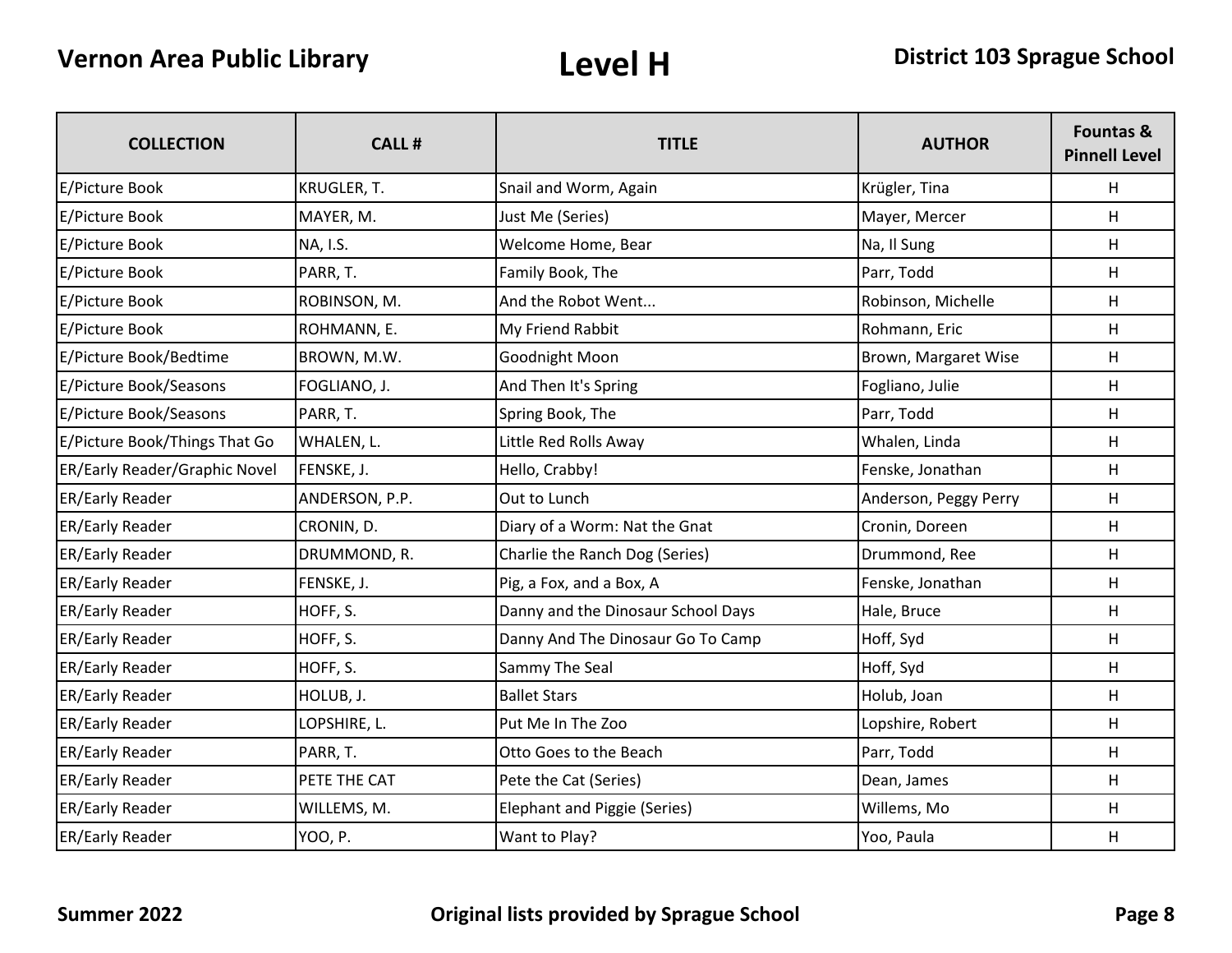| <b>COLLECTION</b>           | <b>CALL#</b>        | <b>TITLE</b>                                                          | <b>AUTHOR</b>      | <b>Fountas &amp;</b><br><b>Pinnell Level</b> |
|-----------------------------|---------------------|-----------------------------------------------------------------------|--------------------|----------------------------------------------|
| New E/Picture Book          | GOMEZ, B.           | Dress-Up Day                                                          | Gómez, Blanca      |                                              |
| E/Picture Book              | BRAMSEN, C.         | Sleepover Duck                                                        | Bramsen, Carin     |                                              |
| E/Picture Book              | CARLE, E.           | Very Busy Spider, The                                                 | Carle, Eric        |                                              |
| E/Picture Book              | GAIMAN, N.          | Chu's First Day of School                                             | Gaiman, Neil       |                                              |
| E/Picture Book              | GALDONE, P.         | <b>Henny Penny</b>                                                    | Galdone, Paul      |                                              |
| E/Picture Book              | HART, O.            | <b>Best Friends Forever</b>                                           | Hart, Owen         |                                              |
| E/Picture Book              | HUDSON, N.          | Turtle in a Tree                                                      | Hudson, Neesha     |                                              |
| E/Picture Book              | KRAUS, R.           | Leo The Late Bloomer                                                  | Kraus, Robert      |                                              |
| E/Picture Book              | MARR, M.            | Bunny Roo and Duckling Too                                            | Marr, Melissa      |                                              |
| E/Picture Book              | MAYER, M.           | Just a Mess                                                           | Mayer, Mercer      |                                              |
| E/Picture Book              | PARR, T.            | Be Who You Are                                                        | Parr, Todd         |                                              |
| E/Picture Book              | TODD, B.            | Tou-can't!                                                            | Todd, Brandon      |                                              |
| E/Picture Book              | WELLS, R.           | <b>Noisy Nora</b>                                                     | Wells, Rosemary    |                                              |
| E/Picture Book              | WON, B.             | Hooray for Hat                                                        | Won, Brian         |                                              |
| E/Picture Book              | WOOD, D.            | Little Mouse, the Red Ripe Strawberry & the Big<br><b>Hungry Bear</b> | Wood, Don          |                                              |
| E/Picture Book/Life Changes | NEW BABY/MORGAN, A. | That's My Blanket, Baby!                                              | Morgan, Angie      |                                              |
| New ER/Early Reader         | MCNAMARA, M.        | Garden Project                                                        | McNamara, Margaret |                                              |
| ER/Early Reader             | ARNOLD, T.          | Fly Guy (Series)                                                      | Arnold, Tedd       |                                              |
| <b>ER/Early Reader</b>      | <b>BLAZE</b>        | Blaze and the Monster Machines (Series)                               |                    |                                              |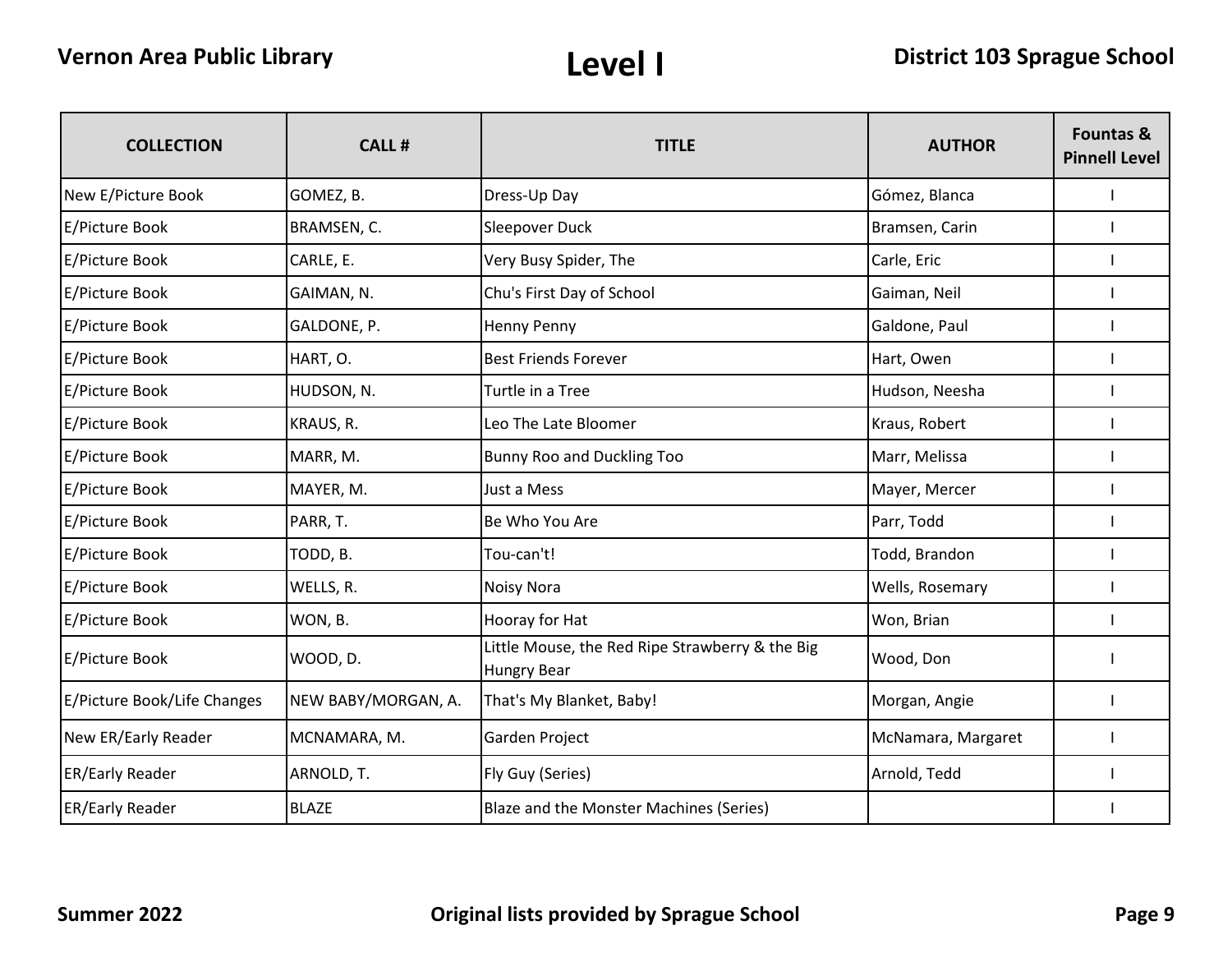| <b>COLLECTION</b>      | <b>CALL#</b>    | <b>TITLE</b>                             | <b>AUTHOR</b>           | <b>Fountas &amp;</b><br><b>Pinnell Level</b> |
|------------------------|-----------------|------------------------------------------|-------------------------|----------------------------------------------|
| <b>ER/Early Reader</b> | CARLE, E.       | Very Busy Spider, the                    | Carle, Eric             |                                              |
| <b>ER/Early Reader</b> | DEPKEN, K.L.    | Sing Your Song!                          | Depken, Kristen L.      |                                              |
| <b>ER/Early Reader</b> | EASTMAN, P.D.   | Are You My Mother?                       | Eastman, Philip D.      |                                              |
| <b>ER/Early Reader</b> | HOFF, S.        | Danny and the Dinosaur and the New Puppy | Hale, Bruce             |                                              |
| <b>ER/Early Reader</b> | HOFF, S.        | Danny and the Dinosaur Too Tall          | Hale, Bruce             |                                              |
| <b>ER/Early Reader</b> | HOFF, S.        | <b>Albert The Albatross</b>              | Hoff, Syd               |                                              |
| <b>ER/Early Reader</b> | HORVATH, J.     | Dig Dogs Dig: A Construction Tail        | Horvath, James          |                                              |
| <b>ER/Early Reader</b> | JAHN-CLOUGH, L. | Petal and Poppy and the Spooky Halloween | Jahn-Clough, Lisa       |                                              |
| <b>ER/Early Reader</b> | MAYER, M.       | Just a Teacher's Pet                     | Mayer, Mercer           |                                              |
| <b>ER/Early Reader</b> | MINARIK, E.H.   | <b>Father Bear Comes Home</b>            | Minarik, Else Holmelund |                                              |
| <b>ER/Early Reader</b> | PILKEY, D.      | Dragon Tales (Series)                    | Pilkey, Dav             |                                              |
| <b>ER/Early Reader</b> | SCOTTON, R.     | Splat the Cat (Series)                   | Scotton, Rob            |                                              |
| <b>ER/Early Reader</b> | <b>THOMAS</b>   | Thomas and the Piglets                   |                         |                                              |
| <b>ER/Early Reader</b> | URBANOVIC, J.   | Ducks in a Row                           | Urbanovic, Jackie       |                                              |
| <b>ER/Early Reader</b> | WELLS, R.       | Ruby Writes a Story                      | Wells, Rosemary         |                                              |
| J/Nonfiction           | J 152.4/CAR     | This Makes Me Silly                      | Carbone, Courtney       |                                              |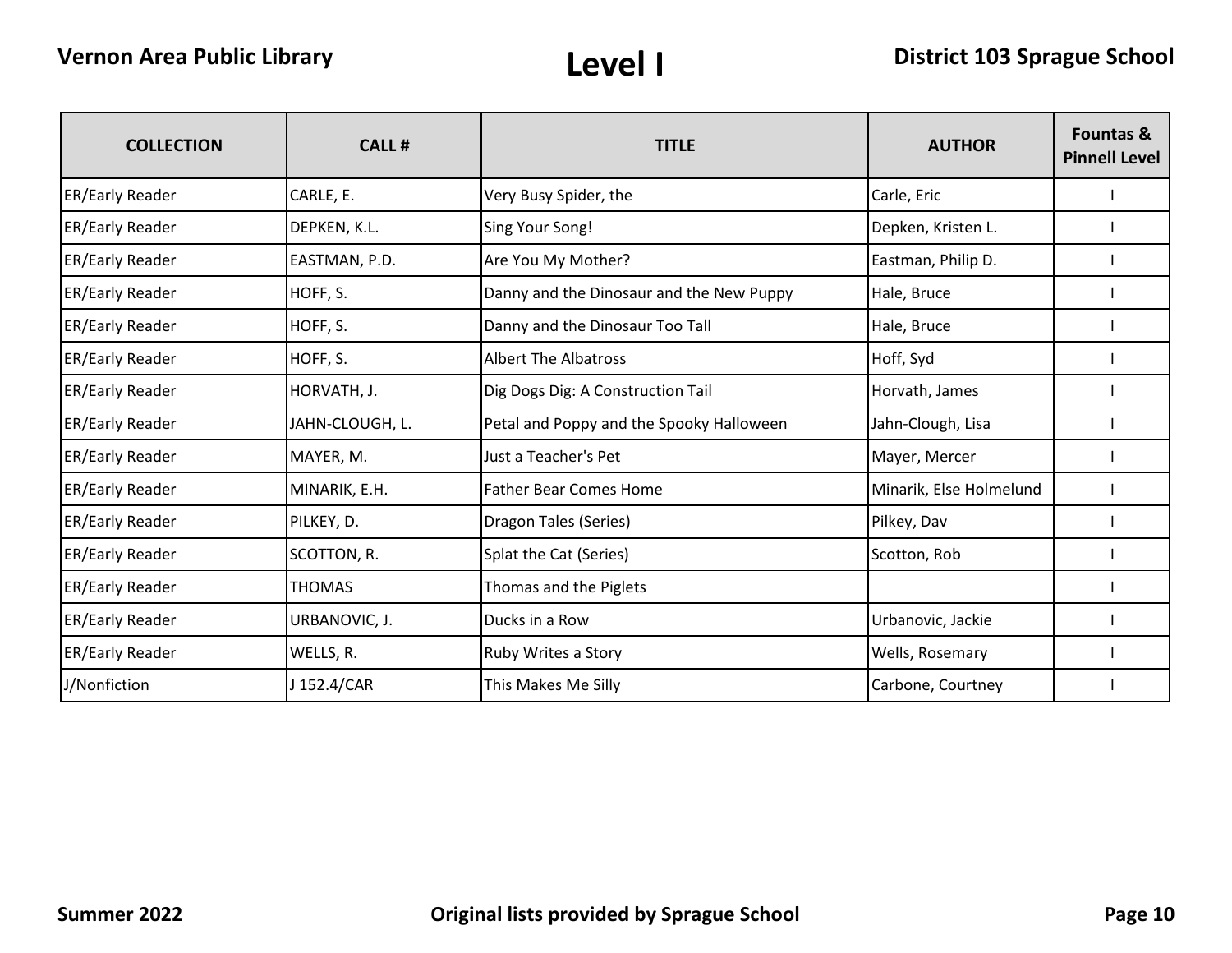| <b>COLLECTION</b>                | <b>CALL#</b>            | <b>TITLE</b>                               | <b>AUTHOR</b>       | <b>Fountas &amp;</b><br><b>Pinnell Level</b> |
|----------------------------------|-------------------------|--------------------------------------------|---------------------|----------------------------------------------|
| E/Picture Book                   | CARLE, E.               | Very Hungry Caterpillar, The               | Carle, Eric         | J                                            |
| E/Picture Book                   | DEGAN, B.               | Jamberry                                   | Degan, Bruce        | J                                            |
| E/Picture Book                   | HALE, B.                | Clark the Shark                            | Hale, Bruce         | J                                            |
| E/Picture Book                   | HUTCHINS, P.            | Doorbell Rang, The                         | Hutchins, Pat       | $\mathsf J$                                  |
| E/Picture Book                   | SENDAK, M.              | Where the Wild Things Are                  | Sendak, Maurice     | J                                            |
| E/Picture Book                   | WILLEMS, M.             | Pigeon (Series)                            | Willems, Mo         | J                                            |
| E/Picture Book/Bedtime           | MAYER, M.               | There's an Alligator Under My Bed          | Mayer, Mercer       | J                                            |
| E/Picture Book/Colors            | LIONNI, L               | Little Blue and Little Yellow              | Lionni, Leo         | J                                            |
| E/Picture Book/Life Changes      | NEW BABY/KEATS, E.J.    | Peter's Chair                              | Keats, Ezra Jack    | J                                            |
| E/Picture Book/Seasons           | KEATS, E.J.             | Snowy Day, The                             | Keats, Ezra Jack    | $\mathsf J$                                  |
| E/Picture Book/Folk & Fairy Tale | 398.3/FRA               | Stone Soup                                 | McGovern, Ann       | $\mathsf J$                                  |
| ER/Early Reader Graphic Novel    | COUDRAY, P.             | Benjamin Bear (Series)                     | Coudray, Philippe   | J                                            |
| ER/Early Reader Graphic Novel    | SPIEGELMAN, A.          | Jack and the Box                           | Spiegelman, Art     | J                                            |
| ER/Early Reader                  | ADLER, D.A.             | Young Cam Jansen (Series)                  | Adler, David        | J                                            |
| ER/Early Reader                  | ARNOLD, T.              | Fly Guy (Series)                           | Arnold, Tedd        | J                                            |
| ER/Early Reader                  | <b>BERENSTAIN BEARS</b> | Berenstain Bears Are Superbears!           | Berenstain, Mike    | $\mathsf J$                                  |
| ER/Early Reader                  | BOND, M                 | Paddington (Series)                        | Bond, Michael       | $\mathsf J$                                  |
| ER/Early Reader                  | BONSALL, C.             | And I Mean It, Stanley                     | Bonsall, Crosby     | J                                            |
| ER/Early Reader                  | BROWN, J.               | Flat Stanley (Series)                      | Brown, Jeff         | J                                            |
| ER/Early Reader                  | EASTMAN, P.D.           | Sam and the Firefly                        | Eastman, Philip D.  | J                                            |
| ER/Early Reader                  | <b>FANCY NANCY</b>      | <b>Fancy Nancy (Series)</b>                | O'Connor, Jane      | J                                            |
| <b>ER/Early Reader</b>           | GALL, C.                | Dinotrux Go To School                      | Gall, Chris         | J                                            |
| <b>ER/Early Reader</b>           | GOODE, M.               | Mama Loves                                 | Goode, Molly        | $\mathsf J$                                  |
| <b>ER/Early Reader</b>           | GUEST, E. H.            | Iris and Walter and the Substitute Teacher | Guest, Elissa Haden | J                                            |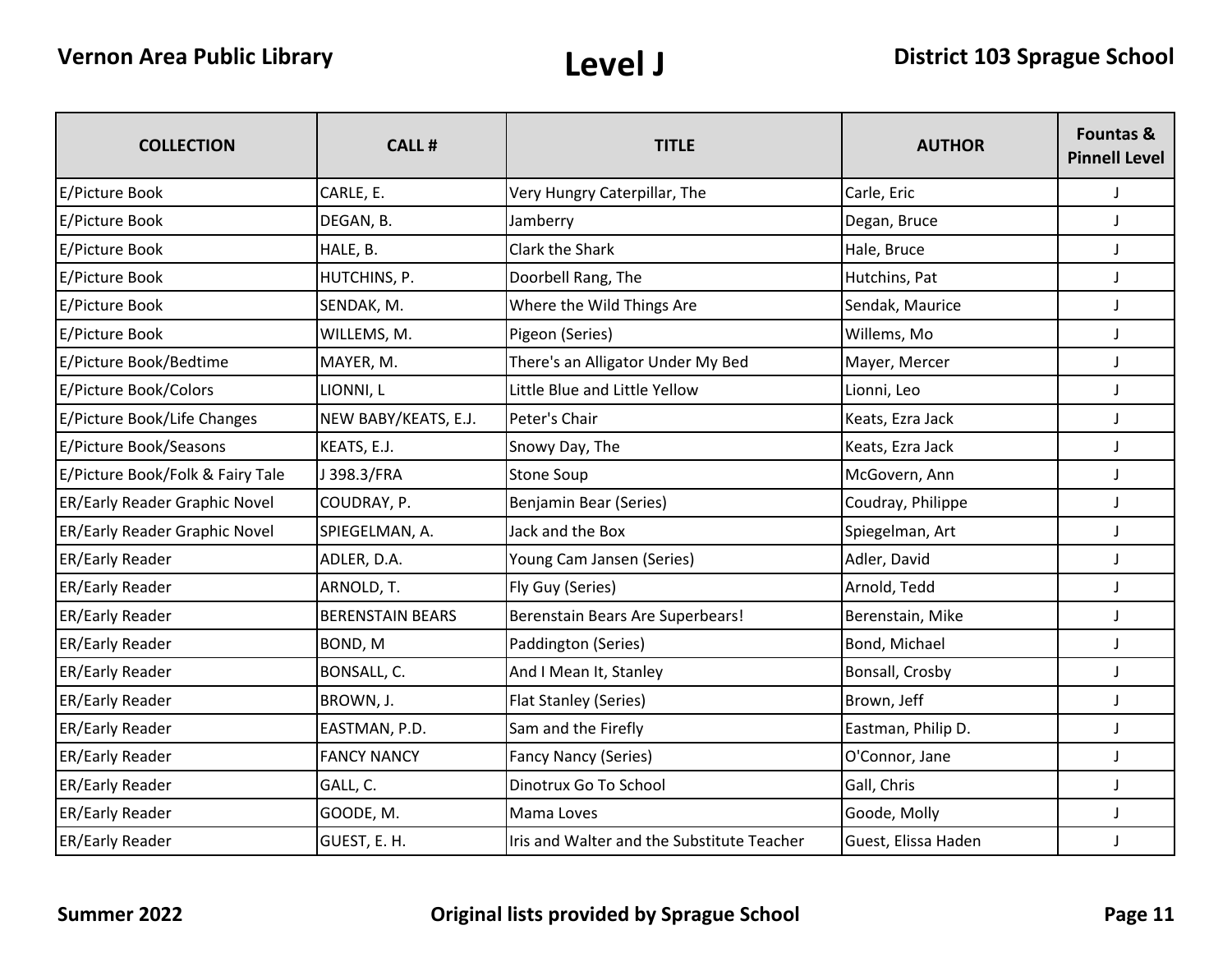| <b>COLLECTION</b>              | <b>CALL#</b>    | <b>TITLE</b>                               | <b>AUTHOR</b>            | <b>Fountas &amp;</b><br><b>Pinnell Level</b> |
|--------------------------------|-----------------|--------------------------------------------|--------------------------|----------------------------------------------|
| <b>ER/Early Reader</b>         | HOFF, S.        | Danny And The Dinosaur                     | Hoff, Syd                | $\mathsf J$                                  |
| <b>ER/Early Reader</b>         | JAHN-CLOUGH, L. | Petal and Poppy                            | Jahn-Clough, Lisa        | J                                            |
| ER/Early Reader                | KANN, V.        | Pinkalicious (Series)                      | Kann, Victoria           | $\mathbf{J}$                                 |
| <b>ER/Early Reader</b>         | KRATT, M.       | Wild Kratts                                | Kratt, Martin & Chris    | $\mathsf J$                                  |
| <b>ER/Early Reader</b>         | LOBEL, A.       | Mouse Soup                                 | Lobel, Arnold            | $\mathsf J$                                  |
| ER/Early Reader                | LOBEL, A.       | Owl At Home                                | Lobel, Arnold            | J                                            |
| ER/Early Reader                | MANUSHKIN, F.   | Katie Woo (Series)                         | Manushkin, Fran          | J                                            |
| ER/Early Reader                | MARSHALL, E.    | Fox and His Friends (Series)               | Marshall, Edward & James | J                                            |
| <b>ER/Early Reader</b>         | MINARIK, E.H.   | Little Bear (Series)                       | Minarik, Else H.         | J                                            |
| ER/Early Reader                | MY WEIRD SCHOOL | My Weird School Goes to the Museum         | Gutman, Dan              | $\mathsf J$                                  |
| ER/Early Reader                | OCONNOR, J.     | Lulu and the Witch Baby                    | O'Connor, Jane           | $\mathsf J$                                  |
| ER/Early Reader                | PARISH, H.      | Amelia Bedelia (Series)                    | Parish, Herman           | $\mathsf J$                                  |
| ER/Early Reader                | REY, H.A        | Curious George: A Home for Honeybees       | Rey, H.A.                | J                                            |
| ER/Early Reader                | RYLANT, C.      | Henry and Mudge (Series)                   | Rylant, Cynthia          | J                                            |
| ER/Early Reader                | RYLANT, C.      | Mr. Putter and Tabby (Series)              | Rylant, Cynthia          | J                                            |
| ER/Early Reader                | RYLANT, C.      | Poppleton (Series)                         | Rylant, Cynthia          | $\mathsf J$                                  |
| ER/Early Reader                | SCHADE, S.      | <b>Riff Raff the Mouse Pirate</b>          | Schade, Susan            | $\mathsf J$                                  |
| ER/Early Reader                | SCHWARTZ, A.    | <b>Ghosts! Ghostly Tales From Folklore</b> | Schwartz, Alvin          | J                                            |
| ER/Early Reader                | SCHWARTZ, A.    | In A Dark Dark Room                        | Schwartz, Alvin          | J                                            |
| ER/Early Reader                | SEUSS, DR.      | Cat In the Hat                             | Seuss, Dr.               | $\mathbf{J}$                                 |
| ER/Early Reader                | SILVERMAN, E.   | Cowgirl Kate and Cocoa (Series)            | Silverman, Erica         | J                                            |
| ER/Early Reader                | SILVERMAN, E.   | Lana's World (Series)                      | Silverman, Erica         | $\mathsf J$                                  |
| J/Fiction/Moving Into Chapters | DICAMILLO, K.   | <b>Bink and Gollie</b>                     | DiCamillo, Kate          | J                                            |
| J/Fiction/Moving Into Chapters | MANUSHKIN, F.   | Pedro (Series)                             | Manushkin, Fran          | J                                            |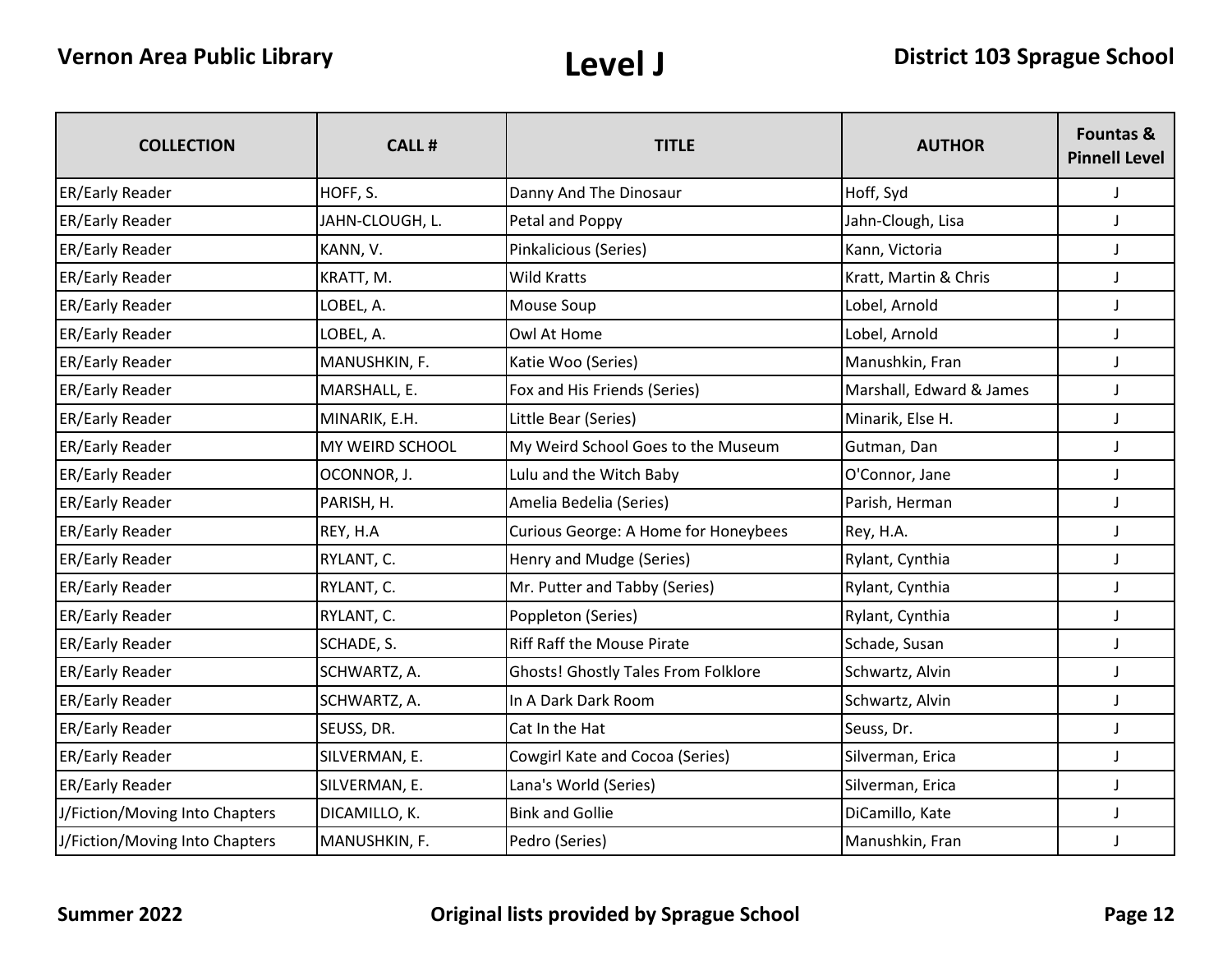| <b>COLLECTION</b>                | <b>CALL#</b>         | <b>TITLE</b>                      | <b>AUTHOR</b>            | Fountas &<br><b>Pinnell Level</b> |
|----------------------------------|----------------------|-----------------------------------|--------------------------|-----------------------------------|
| E/Picture Book                   | BEMELMANS, L.        | Madeline                          | Bemelmans, Ludwig        | K                                 |
| E/Picture Book                   | <b>BOURGEOIS, P.</b> | Franklin (Series)                 | Bourgeois, Paulette      | K                                 |
| E/Picture Book                   | BRIDWELL, N.         | Clifford the Big Red Dog (Series) | Bridwell, Norman         | K                                 |
| E/Picture Book                   | DYCKMAN, A.          | Wolfie the Bunny                  | Dyckman, Ame             | K                                 |
| E/Picture Book                   | FREEMAN, D,          | Corduroy                          | Freeman, Don             | K                                 |
| E/Picture Book                   | HENKES, K.           | Sheila Rae the Brave              | Henkes, Kevin            | K                                 |
| E/Picture Book                   | KEATS, E.J.          | Letter to Amy, A                  | Keats, Ezra Jack         | K                                 |
| E/Picture Book                   | MAYER, M.            | Me Too                            | Mayer, Mercer            | K                                 |
| E/Picture Book                   | NOBLE, T.H.          | Day Jimmy's Boa Ate the Wash, The | Noble, Trinka H.         | K                                 |
| E/Picture Book                   | SATTLER, J.G.        | Pig Kahuna                        | Sattler, Jennifer Gordon | К                                 |
| E/Picture Book                   | SLOBODKINA, E.       | Caps For Sale                     | Slobodkina, Esphyr       | K                                 |
| E/Picture Book                   | WADDELL, M.          | <b>Farmer Duck</b>                | Waddell, Martin          | K                                 |
| E/Picture Book                   | WOOLLVIN, B.         | Little Red                        | Woollvin, Bethan         | K                                 |
| E/Picture Book/Bedtime           | STEIN, D.E.          | <b>Interrupting Chicken</b>       | Stein, David Ezra        | $\mathsf{K}$                      |
| E/Picture Book/Holidays          | CARLSON, N.          | Harriet's Halloween Candy         | Carlson, Nancy           | K                                 |
| E/Picture Book & ER/Early Reader | CARLE, E.            | Very Quiet Cricket, The           | Carle, Eric              | K                                 |
| ER/Early Reader                  | BECHTOLD, L.         | Buster the Very Shy Dog (Series)  | Bechtold, Lisze          | K                                 |
| ER/Early Reader                  | BRENNER, B.          | <b>Wagon Wheels</b>               | Brenner, Barbara         | K                                 |
| ER/Early Reader                  | BROWN, J.            | Flat Stanley (Series)             | Brown, Jeff              | K                                 |
| ER/Early Reader                  | COOPER, I.           | Little Lucy Goes to School        | Cooper, Ilene            | K                                 |
| ER/Early Reader                  | DANZIGER, P.         | A is for Amber (Series)           | Danziger, Paula          | K                                 |
| <b>ER/Early Reader</b>           | <b>FANCY NANCY</b>   | Fancy Nancy (Series)              | O'Connor, Jane           | K                                 |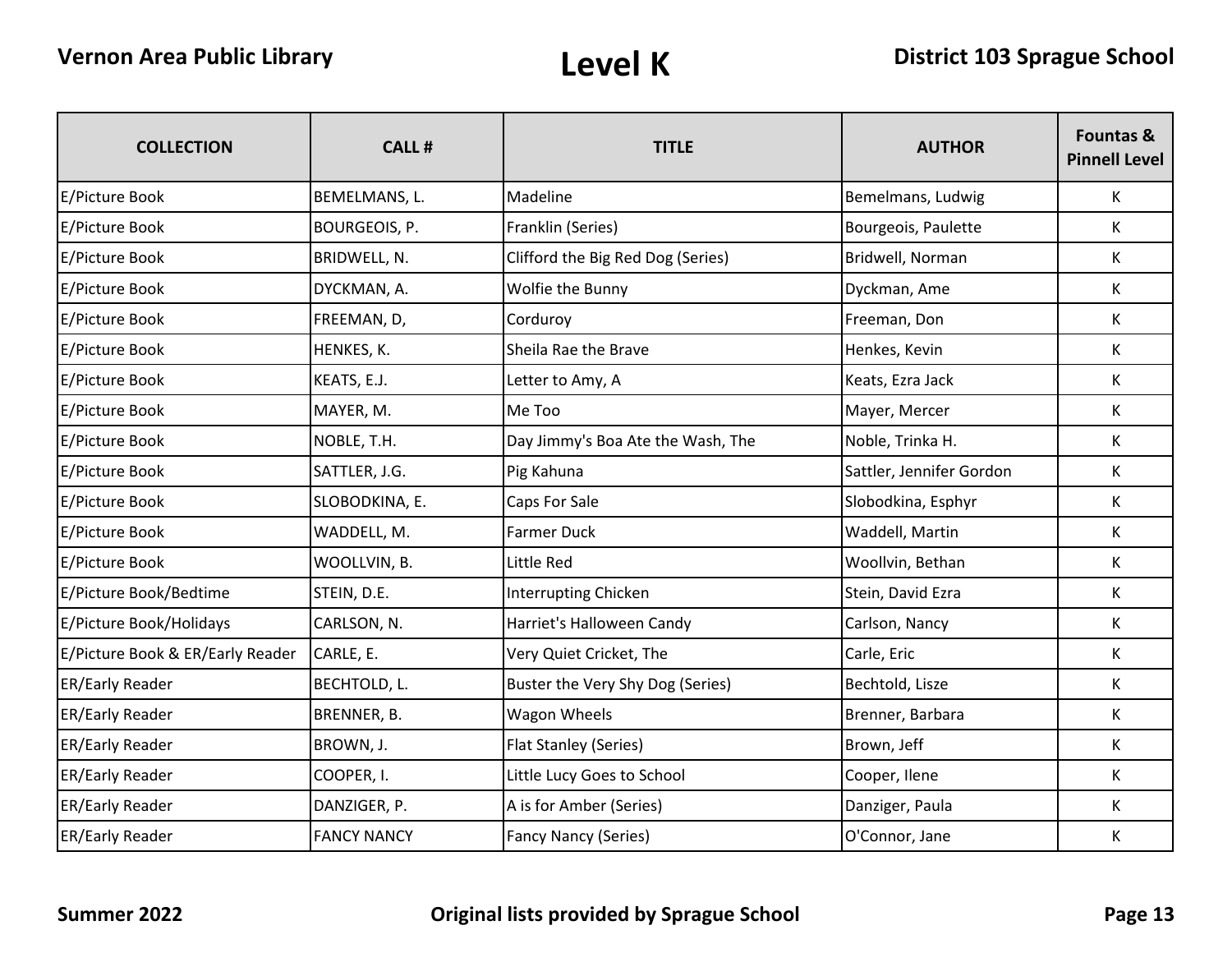| <b>COLLECTION</b>              | <b>CALL#</b>         | <b>TITLE</b>                           | <b>AUTHOR</b>              | <b>Fountas &amp;</b><br><b>Pinnell Level</b> |
|--------------------------------|----------------------|----------------------------------------|----------------------------|----------------------------------------------|
| <b>ER/Early Reader</b>         | GANTOS, J.           | Rotten Ralph                           | Gantos, Jack               | $\mathsf{K}$                                 |
| <b>ER/Early Reader</b>         | HORVATH, J.          | Work, Dogs, Work: A Highway Tail       | Horvath, James             | K                                            |
| <b>ER/Early Reader</b>         | HOWE, J.             | Houndsley & Catina                     | Howe, James                | K                                            |
| <b>ER/Early Reader</b>         | JACOBSON, J.R.       | Andy Shane (Series)                    | Jacobson, Jennifer Richard | K                                            |
| <b>ER/Early Reader</b>         | KEANE, D.            | Monster School: The Spooky Sleepover   | Keane, Dave                | K                                            |
| <b>ER/Early Reader</b>         | KRATT, M.            | <b>Wild Kratts</b>                     | Kratt, Martin              | K                                            |
| ER/Early Reader                | KRENSKY, S.          | Lionel (Series)                        | Krensky, Stephen           | K                                            |
| ER/Early Reader                | LOBEL, A.            | Frog and Toad (Series)                 | Lobel, Arnold              | K                                            |
| <b>ER/Early Reader</b>         | MARSHALL, E.         | Three By the Sea                       | Marshall, Edward           | K                                            |
| <b>ER/Early Reader</b>         | MILLER, S.S.         | Three Stories You Can Read to Your Cat | Miller, Sara Swan          | K                                            |
| <b>ER/Early Reader</b>         | MILLER, S.S.         | Three Stories You Can Read to Your Dog | Miller, Sara Swan          | K                                            |
| <b>ER/Early Reader</b>         | ROSS, P.             | Meet M & M                             | Ross, Pat                  | K                                            |
| <b>ER/Early Reader</b>         | RYLANT, C.           | <b>High-Rise Private Eyes</b>          | Rylant, Cynthia            | K                                            |
| <b>ER/Early Reader</b>         | SHARMAT, M.W.        | Nate The Great (Series)                | Sharmat, Marjorie Weinman  | K                                            |
| ER/Early Reader                | SILVERMAN, E.        | <b>School Days</b>                     | Silverman, Erica           | K                                            |
| <b>ER/Early Reader</b>         | STAMPER, J.B.        | <b>Five Funny Frights</b>              | Stamper, Judith Bauer      | K                                            |
| <b>ER/Early Reader</b>         | VAN LEEUWEN, J.      | Amanda Pig (Series)                    | Van Leeuwen, Jean          | K                                            |
| <b>ER/Early Reader</b>         | VAN LEEUWEN, J.      | Oliver and Albert, Friends Forever     | Van Leeuwen, Jean          | K                                            |
| <b>ER/Early Reader</b>         | YOLEN, J.            | <b>Commander Toad (Series)</b>         | Yolen, Jane                | K                                            |
| J/Fiction/Moving Into Chapters | HAAS, J.             | <b>Bramble and Maggie (Series)</b>     | Haas, Jessie               | K                                            |
| J/Series                       | SOFIA MARTINEZ       | Sofia Martinez (Series)                | Jules, Jacqueline          | K                                            |
| J/Series                       | <b>RICKY RICOTTA</b> | Ricky Ricotta's Mighty Robot (Series)  | Pilkey, Dav                | K                                            |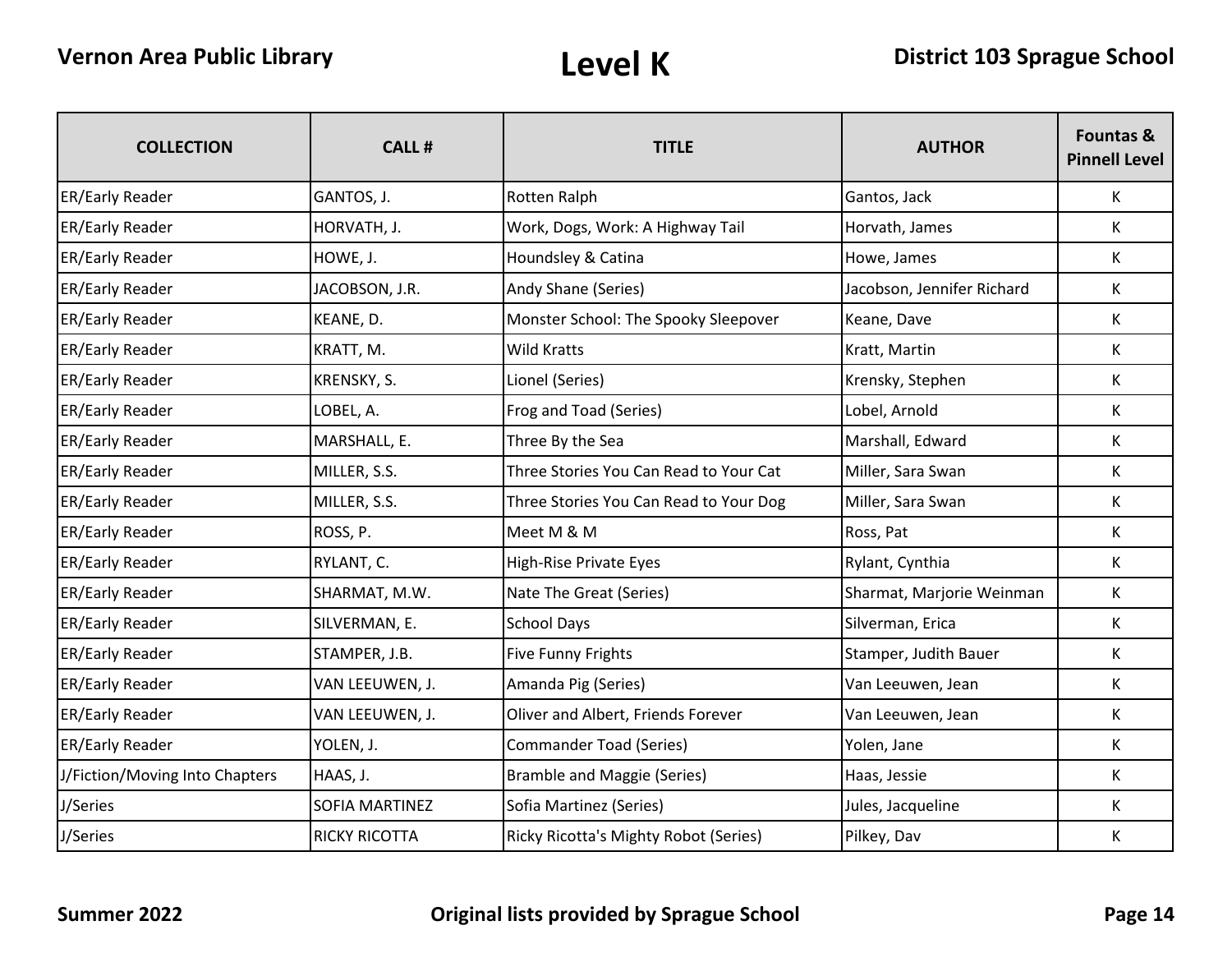| <b>COLLECTION</b>                | <b>CALL#</b>          | <b>TITLE</b>                             | <b>AUTHOR</b>          | <b>Fountas &amp;</b><br><b>Pinnell Level</b> |
|----------------------------------|-----------------------|------------------------------------------|------------------------|----------------------------------------------|
| E/Picture Book                   | ALLARD, H.            | Miss Nelson (Series)                     | Allard, Henry          | L                                            |
| E/Picture Book                   | DEPAOLA, T.           | <b>Bill and Pete</b>                     | DePaola, Tomie         | L                                            |
| E/Picture Book                   | HOGROGIAN, N.         | One Fine Day                             | Hogrogian, Nonny       | L                                            |
| E/Picture Book                   | KEATS, E.J.           | Whistle for Willie, A                    | Keats, Ezra Jack       |                                              |
| E/Picture Book                   | LIONNI, L.            | Alexander and the Wind Up Mouse          | Lionni, Leo            | L                                            |
| E/Picture Book                   | MARSHALL, J.          | George and Martha (Series)               | Marshall, James        | L                                            |
| E/Picture Book                   | MARSHALL, J.          | Three Little Pigs, The                   | Marshall, James        | L                                            |
| E/Picture Book                   | MCCLOSKEY, R.         | Make Way for Ducklings                   | McCloskey, Robert      | L                                            |
| E/Picture Book                   | MCGEORGE, C.W.        | <b>Boomer Goes to School</b>             | McGeorge, Constance W. | L                                            |
| E/Picture Book                   | REYNOLDS, P.          | Dot, The                                 | Reynolds, Peter        | L                                            |
| E/Picture Book                   | RYLANT, C.            | Relatives Came, The                      | Rylant, Cynthia        | L                                            |
| E/Picture Book                   | SATTLER, J.G.         | Chick 'n' Pug                            | Sattler, Jennifer      | L                                            |
| E/Picture Book                   | WELLS, R.             | Yoko                                     | Wells, Rosemary        | L                                            |
| E/Picture Book                   | WILSON, T.            | Liam Takes a Stand                       | Wilson, Troy           | L                                            |
| E/Picture Book/Folk & Fairy Tale | 398.1/IND             | Mud Pony, The                            | Cohen, Caron Lee       | L                                            |
| E/Picture Book/Life Changes      | GRIEVING/DEPAOLA, T.  | Nana Upstairs and Nana Downstairs        | DePaola, Tomie         | $\mathbf{L}$                                 |
| E/Picture Book/Life Changes      | MOVING/MCGEORGE, C.W. | Boomer's Big Day                         | McGeorge, Constance W. | $\mathsf{L}$                                 |
| <b>ER/Early Reader</b>           | BADER, B.             | Annie                                    | Bader, Bonnie          | L                                            |
| <b>ER/Early Reader</b>           | BAKER, K.             | Gumballs: A Mr. and Mrs. Green Adventure | Baker, Keith           | L                                            |
| <b>ER/Early Reader</b>           | BROWN, J.             | <b>Flat Stanley (series)</b>             | Brown, Jeff            | L                                            |
| <b>ER/Early Reader</b>           | CHACONAS, D.          | Cork and Fuzz: Wait a Minute             | Chaconas, Dori         | L                                            |
| <b>ER/Early Reader</b>           | CHRISTOPHER, M.       | Dog that Pitched a No-Hitter, The        | Christopher, Matt      | L                                            |
| <b>ER/Early Reader</b>           | COERR, E.             | Josefina Story Quilt, The                | Coerr, Eleanor         |                                              |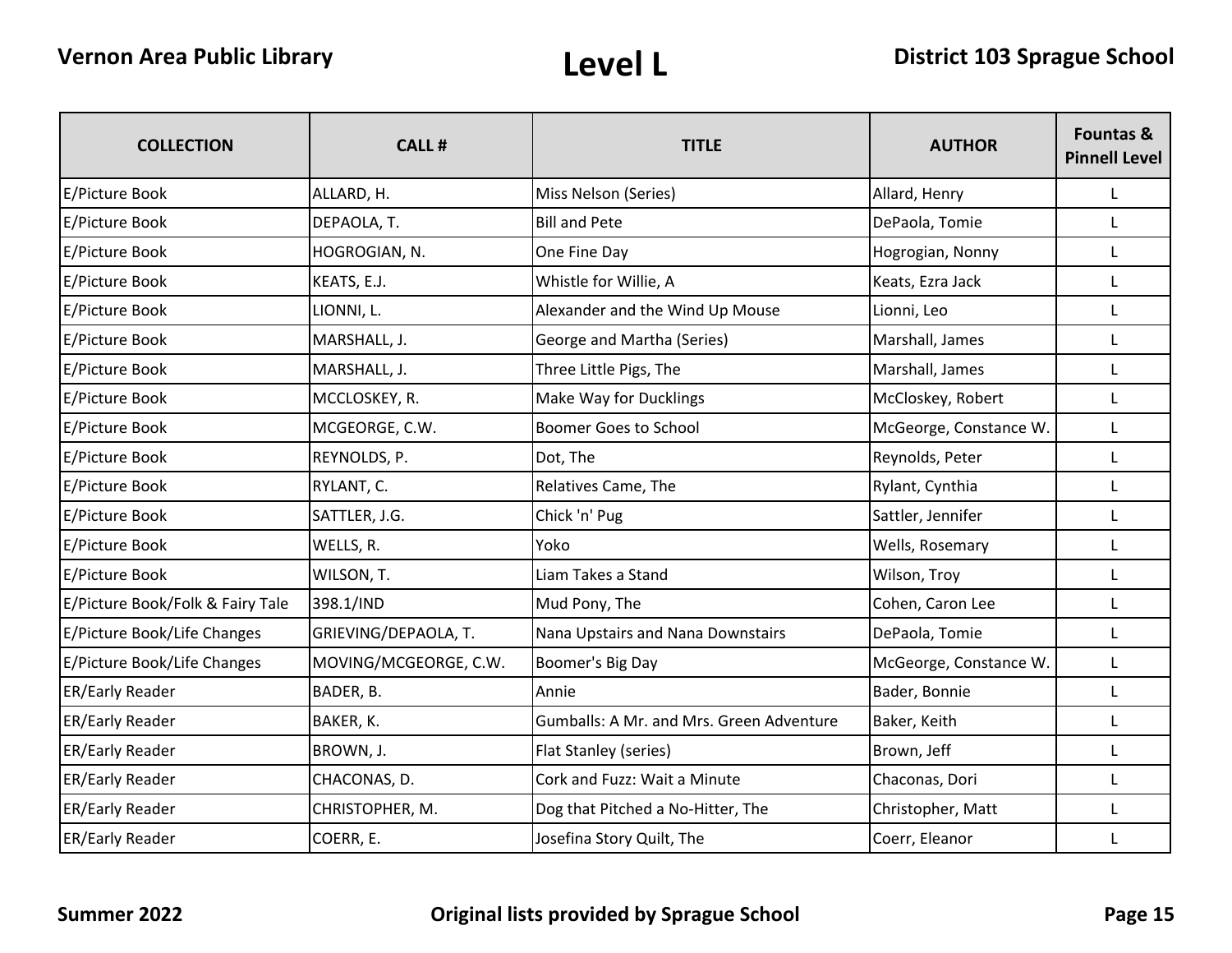| <b>COLLECTION</b>              | <b>CALL#</b>              | <b>TITLE</b>                                        | <b>AUTHOR</b>           | <b>Fountas &amp;</b><br><b>Pinnell Level</b> |
|--------------------------------|---------------------------|-----------------------------------------------------|-------------------------|----------------------------------------------|
| <b>ER/Early Reader</b>         | DANZIGER, P.              | A is for Amber (Series)                             | Danziger, Paula         | L                                            |
| <b>ER/Early Reader</b>         | <b>DESPICABLE ME</b>      | <b>Meet the Minions</b>                             | Rosen, Lucy             |                                              |
| <b>ER/Early Reader</b>         | <b>FANCY NANCY</b>        | <b>Fancy Nancy (Series)</b>                         | O'Connor, Jane          | L                                            |
| <b>ER/Early Reader</b>         | LIONNI, L.                | Alexander and the Wind-up Mouse                     | Lionni, Leo             |                                              |
| <b>ER/Early Reader</b>         | MCMULLAN, K.              | Pearl and Wagner: Five Days Till Summer             | McMullan, Kate          | L                                            |
| <b>ER/Early Reader</b>         | MY WEIRD SCHOOL           | <b>Talent Show Mix-up</b>                           | Gutman, Dan             |                                              |
| <b>ER/Early Reader</b>         | PARISH, P. or H.          | Amelia Bedelia (Series)                             | Parish, Peggy or Herman | L                                            |
| <b>ER/Early Reader</b>         | THOMAS, S.M.              | Happy Birthday, Good Knight                         | Thomas, Shelley Moore   | L                                            |
| <b>ER/Early Reader</b>         | VAN LEEUWEN, J.           | Amanda Pig and Her Best Friend Lollipop             | Van Leeuwen, Jean       | L                                            |
| J/Fiction/Moving Into Chapters | BLEVINS, W.               | Ick and Crud (Series)                               | Blevins, Wiley          | L                                            |
| J/Fiction/Moving Into Chapters | HALE, S.                  | Princess in Black, The (Series)                     | Hale, Shannon           | L                                            |
| J/Fiction/Moving Into Chapters | LAREAU, K.                | Infamous Ratsos (Series)                            | LaReau, Kara            |                                              |
| J/Fiction/Moving Into Chapters | MACLACHLAN, P.            | <b>Barkus: Dog Dreams</b>                           | MacLachlan, Patricia    |                                              |
| J/Fiction/Moving Into Chapters | SACHAR, L.                | Marvin Redpost (Series)                             | Sachar, Louis           |                                              |
| J/Series                       | <b>ARTHUR</b>             | Arthur (Series)                                     | Brown, Marc             | L                                            |
| J/Series                       | <b>CAM JANSEN</b>         | Cam Jansen (Series)                                 | Adler, David            |                                              |
| J/Series                       | HORRIBLE HARRY & SONG LEE | Horrible Harry and Song Lee (Series)                | Kline, Suzy             | L                                            |
| J/Series                       | PRINCESS POSEY            | Princess Posey (Series)                             | Greene, Stephanie       |                                              |
| J/Series                       | <b>RICKY RICOTTA</b>      | Ricky Ricotta's Mighty Robot (Series)               | Pilkey, Dav             | L                                            |
| J/Fiction                      | WISSINGER, T.W.           | Gone Camping: A Novel in Verse                      | Wissinger, Tamera Will  |                                              |
| J/Nonfiction                   | J 811.54/SHI              | Lunch Money and Other Poems about School            | Shields, Carol Diggory  | $\mathbf{L}$                                 |
| J/Nonfiction                   | J 811.54/VIO              | If I Were in Charge of the World & Other<br>Worries | Viorst, Judith          |                                              |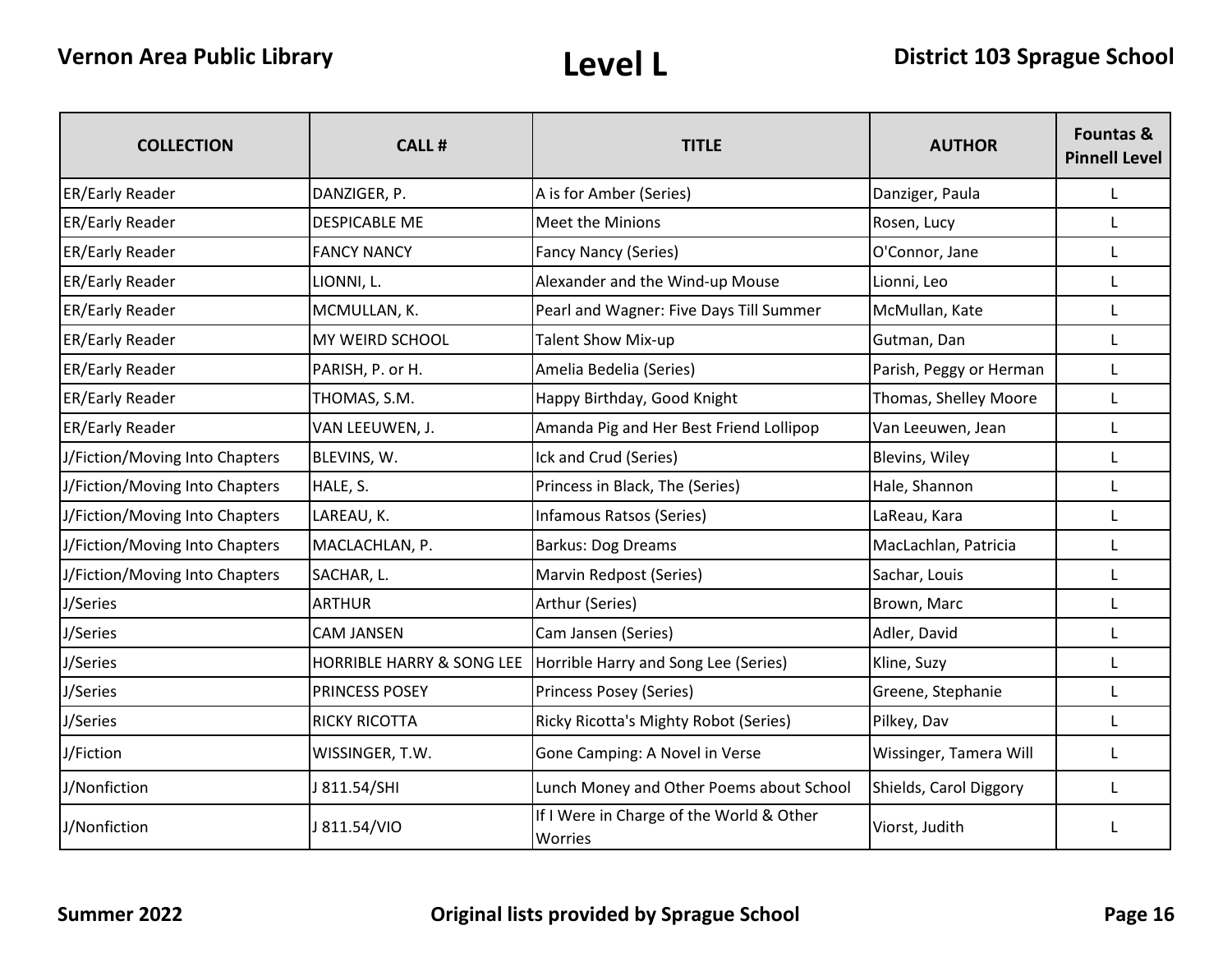| <b>COLLECTION</b>              | <b>CALL#</b>            | <b>TITLE</b>                                                 | <b>AUTHOR</b>          | <b>Fountas &amp;</b><br><b>Pinnell Level</b> |
|--------------------------------|-------------------------|--------------------------------------------------------------|------------------------|----------------------------------------------|
| E/Picture Book                 | BARRETT, J.             | Cloudy with a Chance of Meatballs                            | Barrett, Judi          | M                                            |
| E/Picture Book                 | <b>BERENSTAIN BEARS</b> | <b>Berenstain Bears (Series)</b>                             | Berenstain, Jan & Stan | M                                            |
| E/Picture Book                 | COONEY, B.              | <b>Miss Rumphius</b>                                         | Cooney, Barbara        | M                                            |
| E/Picture Book                 | DEPAOLA, T.             | Art Lesson, The                                              | Depaola, Tomie         | M                                            |
| E/Picture Book                 | HENKES, K.              | Julius, the Baby of the World                                | Henkes, Kevin          | M                                            |
| E/Picture Book                 | LIONNI, L.              | Fish Is Fish                                                 | Lionni, Leo            | M                                            |
| E/Picture Book                 | LIONNI, L.              | Frederick                                                    | Lionni, Leo            | M                                            |
| E/Picture Book                 | LIONNI, L.              | Swimmy                                                       | Lionni, Leo            | M                                            |
| E/Picture Book                 | LOWELL, S.              | Three Little Javalinas, The                                  | Lowell, Susan          | M                                            |
| E/Picture Book                 | MCCLOSKEY, R.           | <b>Blueberries for Sal</b>                                   | McCloskey, Robert      | M                                            |
| E/Picture Book                 | MCPHAIL, D.             | Promise                                                      | McPhail, David         | M                                            |
| E/Picture Book                 | <b>POLACCO</b>          | Chicken Sunday                                               | Polacco, Patricia      | M                                            |
| E/Picture Book                 | ROSENTHAL, A.K.         | <b>Exclamation Mark</b>                                      | Rosenthal, Amy Krouse  | M                                            |
| E/Picture Book                 | SCIESZKA, J.            | True Story of the Three Little Pigs, The                     | Scieszka, Jon          | M                                            |
| E/Picture Book                 | STEIG, W.               | Sylvester and the Magic Pebble                               | Steig, William         | M                                            |
| E/Picture Book                 | VIORST, J.              | Alexander & the Terrible, Horrible, No Good, Very Bad<br>Dav | Viorst, Judith         | M                                            |
| E/Picture Book                 | VIORST, J.              | Alexander Who Used to Be Rich Last Sunday                    | Viorst, Judith         | M                                            |
| E/Picture Book                 | WILLIAMS, V.B.          | Chair for My Mother, A                                       | Williams, Vera B.      | M                                            |
| E/Picture Book/Seasons         | BRETT, J.               | Mitten, The                                                  | Brett, Jan             | M                                            |
| J/Fiction/Moving Into Chapters | CONFORD, E.             | Jenny Archer (Series)                                        | Conford, Ellen         | M                                            |
| J/Fiction/Moving Into Chapters | DICAMILLO, K.           | Leroy Ninker Saddles Up                                      | DiCamillo, Kate        | M                                            |
| J/Fiction/Moving Into Chapters | ELLIOTT, R.             | <b>Owl Diaries (Series)</b>                                  | Elliott, Rebecca       | M                                            |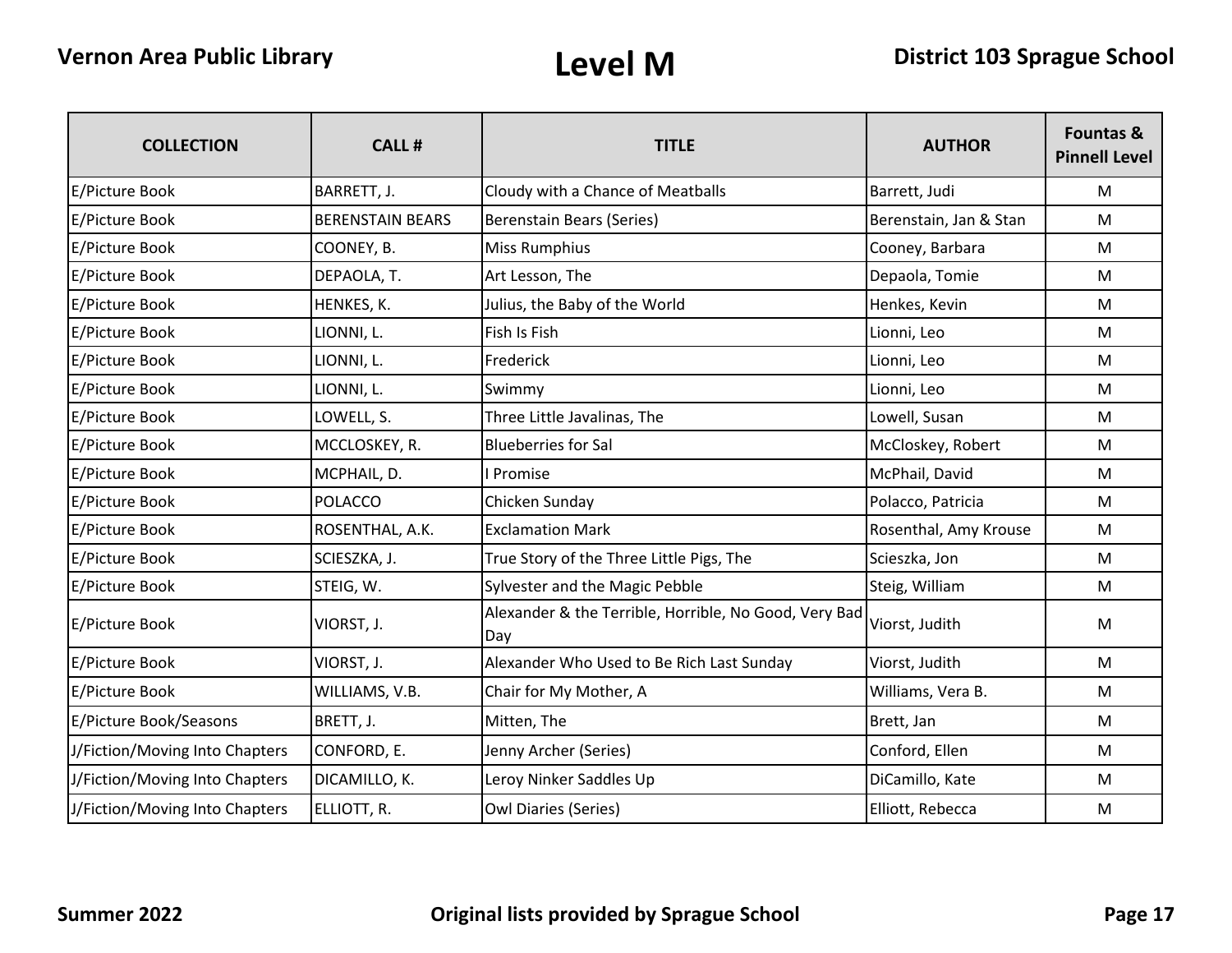| <b>COLLECTION</b>              | <b>CALL#</b>              | <b>TITLE</b>                                   | <b>AUTHOR</b>          | <b>Fountas &amp;</b><br><b>Pinnell Level</b> |
|--------------------------------|---------------------------|------------------------------------------------|------------------------|----------------------------------------------|
| J/Fiction/Moving Into Chapters | JOYNER, A.                | Boris on the Move (Boris Series)               | Joyner, Andrew         | M                                            |
| J/Fiction/Moving Into Chapters | MARKO, C.                 | Let's Get Cracking (Kung Pow Chicken Series)   | Marko, Cyndi           | M                                            |
| J/Fiction/Moving Into Chapters | PETERSON, J.              | Littles, The                                   | Peterson, John         | M                                            |
| J/Fiction/Moving Into Chapters | YOUNG, J.                 | All Paws on Deck (Haggis & Tank Series)        | Young, Jessica         | M                                            |
| J/Series                       | <b>BAILEY SCHOOL KIDS</b> | <b>Bailey School Kids (Series)</b>             | Dadey, Debbie          | M                                            |
| J/Series                       | <b>CAPTAIN AWESOME</b>    | Captain Awesome (Series)                       | Kirby, Stan            | M                                            |
| J/Series                       | <b>HAUNTED LIBRARY</b>    | Haunted Library, The (Series)                  | Butler, Dori Hillestad | M                                            |
| J/Series                       | <b>IVY + BEAN</b>         | Ivy & Bean (Series)                            | Barrows, Annie         | M                                            |
| J/Series                       | JUDY MOODY                | Judy Moody (Series)                            | MacDonald, Megan       | M                                            |
| J/Series                       | <b>KATIE KAZOO</b>        | Katie Kazoo (Series)                           | Krulik, Nancy          | M                                            |
| J/Series                       | <b>KYLIE JEAN</b>         | Kylie Jean (Series)                            | Peschke, Marci         | M                                            |
| J/Series                       | <b>MAGIC TREE HOUSE</b>   | <b>Magic Tree House (Series)</b>               | Osborne, Mary Pope     | M                                            |
| J/Series                       | <b>STINK</b>              | Stink (Series)                                 | MacDonald, Megan       | M                                            |
| J/Fiction                      | BLUME, J.                 | Freckle Juice                                  | Blume, Judy            | M                                            |
| J/Fiction                      | BULLA, C.R.               | Chalk Box Kid, The                             | Bulla, Clyde Robert    | M                                            |
| J/Fiction                      | CHRISTOPHER, M.           | Matt Christopher (Series)                      | Christopher, Matt      | M                                            |
| J/Fiction                      | KERRIN, J.S.              | <b>Martin Bridge</b>                           | Kerrin, Jessica Scott  | M                                            |
| J/Biography                    | BURTON, V.L.              | Big Machines: The Story of Virginia Lee Burton | Rinker, Sherri Duskey  | M                                            |
| J/Biography                    | LINCOLN, A.               | Abe Lincoln's Hat                              | Brenner, Martha        | M                                            |
| J/Nonfiction                   | J 635/MES                 | Up in the Garden and Down in the Dirt          | Messner, Kate          | M                                            |
| J/Nonfiction                   | J 811.54/PRE              | Prelutsky, Jack (Any Poetry Title)             | Prelutsky, Jack        | M                                            |
| J/Nonfiction                   | J 811.54/SIL              | Silverstein, Shel (Poetry)                     | Silverstein, Shel      | M                                            |
| J/Nonfiction                   | J 811.54/VIO              | Viorst, Judith (Poetry)                        | Viorst, Judith         | M                                            |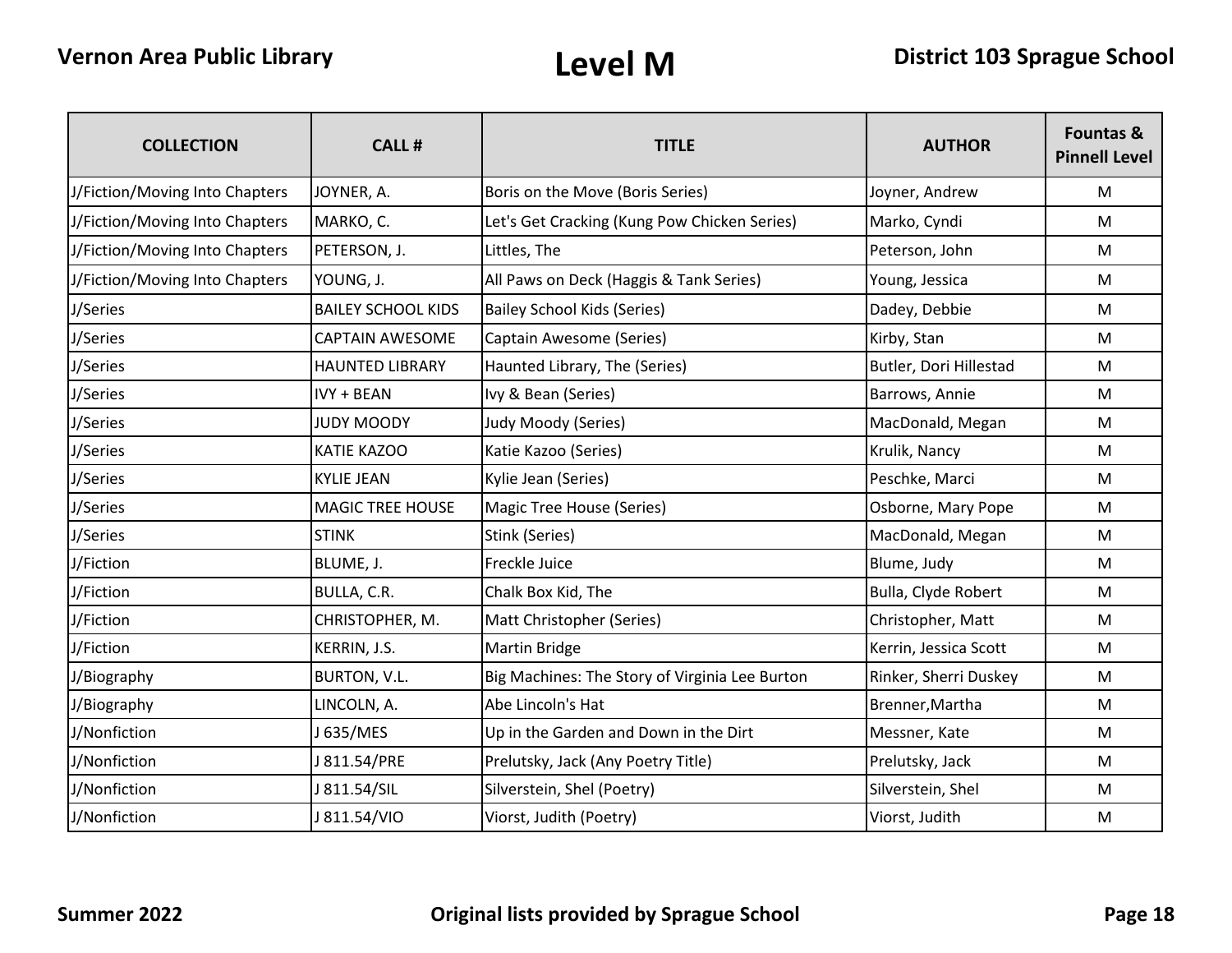| <b>COLLECTION</b>                                              | <b>CALL#</b>                          | <b>TITLE</b>                     | <b>AUTHOR</b>        | <b>Fountas &amp;</b><br><b>Pinnell Level</b> |
|----------------------------------------------------------------|---------------------------------------|----------------------------------|----------------------|----------------------------------------------|
| <b>E/Picture Book</b>                                          | BRETT, J.                             | <b>Berlioz The Bear</b>          | Brett, Jan           | $\mathsf{N}$                                 |
| E/Picture Book                                                 | BROWN-WOOD, J.                        | Imani's Moon                     | Brown-Wood, JaNay    | N                                            |
| E/Picture Book                                                 | GOBLE, P.                             | Girl Who Loved Wild Horses, The  | Goble, Paul          | N.                                           |
| E/Picture Book                                                 | POLACCO, P.                           | <b>Thunder Cake</b>              | Polacco, Patricia    | N                                            |
| E/Picture Book                                                 | STEIG, W.                             | Amazing Bone, The                | Steig, William       | N.                                           |
| E/Picture Book                                                 | STEIG, W.                             | Doctor De Soto                   | Steig, William       | N                                            |
| E/Picture Book/Folk & Fairy Tale                               | J398.20943/ZEL                        | Rumpelstiltskin                  | Zelinsky, Paul O.    | N                                            |
| E/Picture Book/Longer Stories &<br>E/Picture Book/Life Changes | WOODSON, J. &<br>BULLYING/WOODSON, J. | Each Kindness                    | Woodson, Jacqueline  | N                                            |
| J/Fiction/Moving Into Chapters                                 | CALMENSON, S.                         | Our Principal is a Frog          | Calmenson, Stephanie | N                                            |
| J/Fiction/Moving Into Chapters                                 | CRONIN, D.                            | Chicken Squad (Series)           | Cronin, Doreen       | N                                            |
| J/Fiction/Moving Into Chapters                                 | KLINE, S.                             | Herbie Jones Mysteries (Series)  | Kline, Suzy          | N                                            |
| J/Fiction/Moving Into Chapters                                 | SIMON, F.                             | Horrid Harry (Series)            | Simon, Francesca     | N                                            |
| J/Fiction/Moving Into Chapters                                 | VOAKE, S.                             | Daisy Dawson (Series)            | Voake, Steve         | N                                            |
| J/Series                                                       | A TO Z MYSTERIES                      | A to Z Mysteries (Series)        | Roy, Ron             | N                                            |
| J/Series                                                       | <b>AMBER BROWN</b>                    | Amber Brown (Series)             | Danziger, Paula      | N                                            |
| J/Series                                                       | <b>CAPITAL MYSTERIES</b>              | Capital Mysteries (Series)       | Roy, Ron             | N                                            |
| J/Series                                                       | <b>DISNEY FAIRIES NEVER GIRLS</b>     | Never Girls (Series)             | Thorpe, Kiki         | N                                            |
| J/Series                                                       | DRAGON SLAYERS' ACADEMY               | Dragon Slayers' Academy (Series) | McMullan, Kate       | N                                            |
| J/Series                                                       | <b>FLAT STANLEY</b>                   | Flat Stanley (Series)            | Brown, Jeff          | $\mathsf{N}$                                 |
| J/Series                                                       | <b>IVY + BEAN</b>                     | Ivy & Bean (Series)              | Barrows, Annie       | N                                            |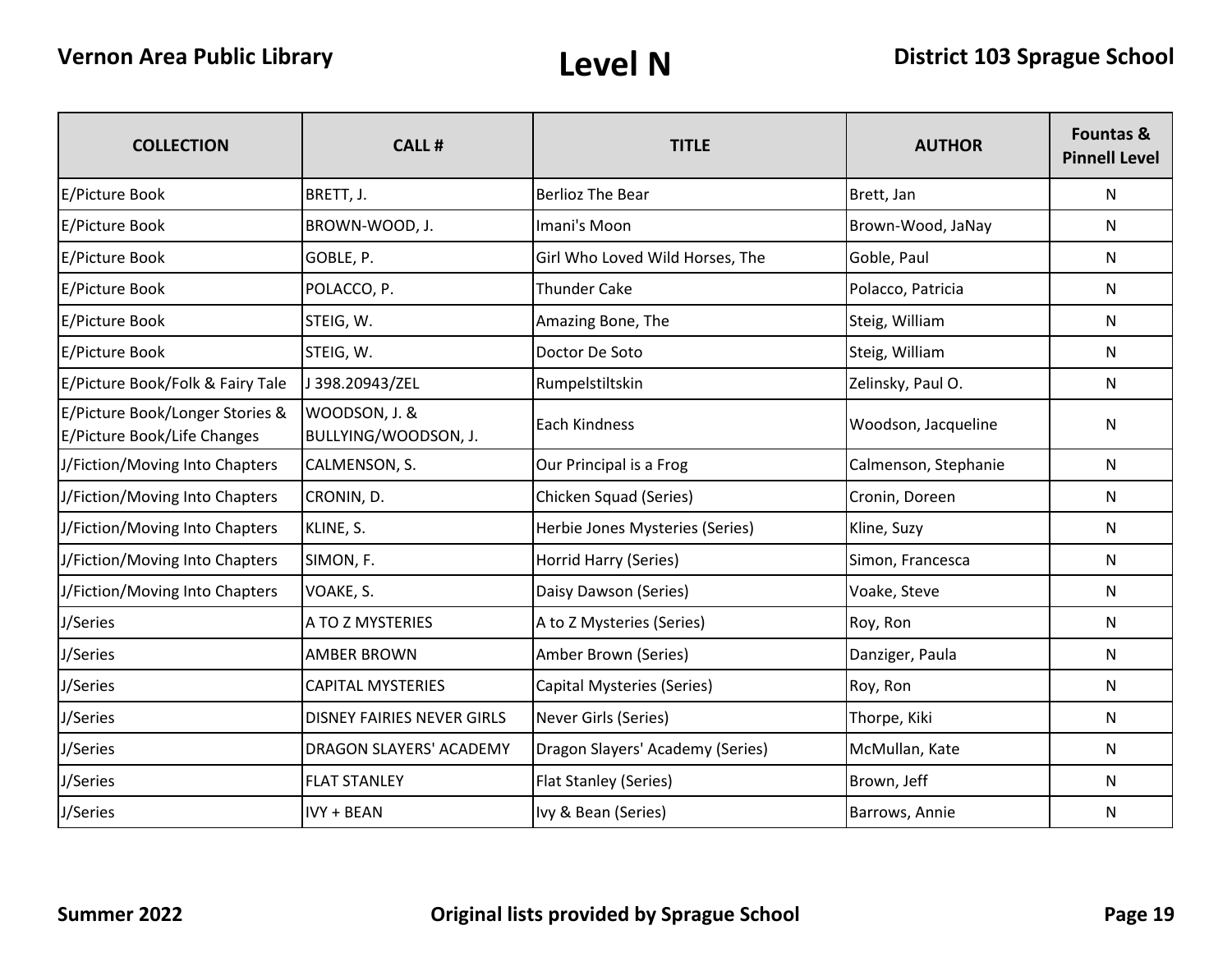| <b>COLLECTION</b> | CALL #                      | <b>TITLE</b>                      | <b>AUTHOR</b>           | <b>Fountas &amp;</b><br><b>Pinnell Level</b> |
|-------------------|-----------------------------|-----------------------------------|-------------------------|----------------------------------------------|
| J/Series          | <b>JUDY MOODY</b>           | Judy Moody (Series)               | MacDonald, Megan        | N                                            |
| J/Series          | <b>KATIE KAZOO</b>          | Katie Kazoo (Series)              | Krulik, Nancy           | N                                            |
| J/Series          | <b>NANCY DREW CLUE CREW</b> | Nancy Drew Clue Crew (Series)     | Keene, Carolyn          | N                                            |
| J/Series          | <b>STINK</b>                | Stink (Series)                    | MacDonald, Megan        | N                                            |
| J/Fiction         | BENTON, J.                  | Franny K. Stein (Series)          | Benton, Jim             | N                                            |
| J/Fiction         | CHRISTOPHER, M.             | Captain Contest, The              | Christopher, Matt       | N                                            |
| J/Fiction         | DAHL, R.                    | <b>Esio Trot</b>                  | Dahl, Roald             | N                                            |
| J/Fiction         | GANNETT, R.S.               | My Father's Dragon                | Gannett, Ruth           | N                                            |
| J/Fiction         | HURWITZ, J.                 | <b>Busybody Nora</b>              | Hurwitz, Johanna        | N                                            |
| J/Fiction         | KRULIK, N.                  | George Brown, Class Clown         | Krulik, Nancy           | N                                            |
| J/Fiction         | LOOK, L.                    | Ruby Lu (Series)                  | Look, Lenore            | N                                            |
| J/Fiction         | LOWRY, L.                   | Gooney Bird (Series)              | Lowry, Lois             | N                                            |
| J/Fiction         | VERNON, U.                  | Dragonbreath (Series)             | Vernon, Ursula          | N                                            |
| J/Biography       | KELLER, H.                  | Helen Keller: Courage in the Dark | Hurwitz, Johanna        | N                                            |
| J/Nonfiction      | J 510/TAN                   | Grapes of Math, The               | Tang, Greg              | N                                            |
| J/Nonfiction      | J 595.76/PAL                | Beetle Alphabet Book, The         | Pallotta, Jerry         | N                                            |
| J/Nonfiction      | J 636.4/KIN                 | All Pigs Are Beautiful            | King-Smith, Dick        | N                                            |
| J/Nonfiction      | J 811.54/DAH                | Roald Dahl's Revolting Rhymes     | Dahl, Roald             | N                                            |
| J/Nonfiction      | J 811.54/GRA                | <b>Flicker Flash</b>              | Graham, Joan Bransfield | N                                            |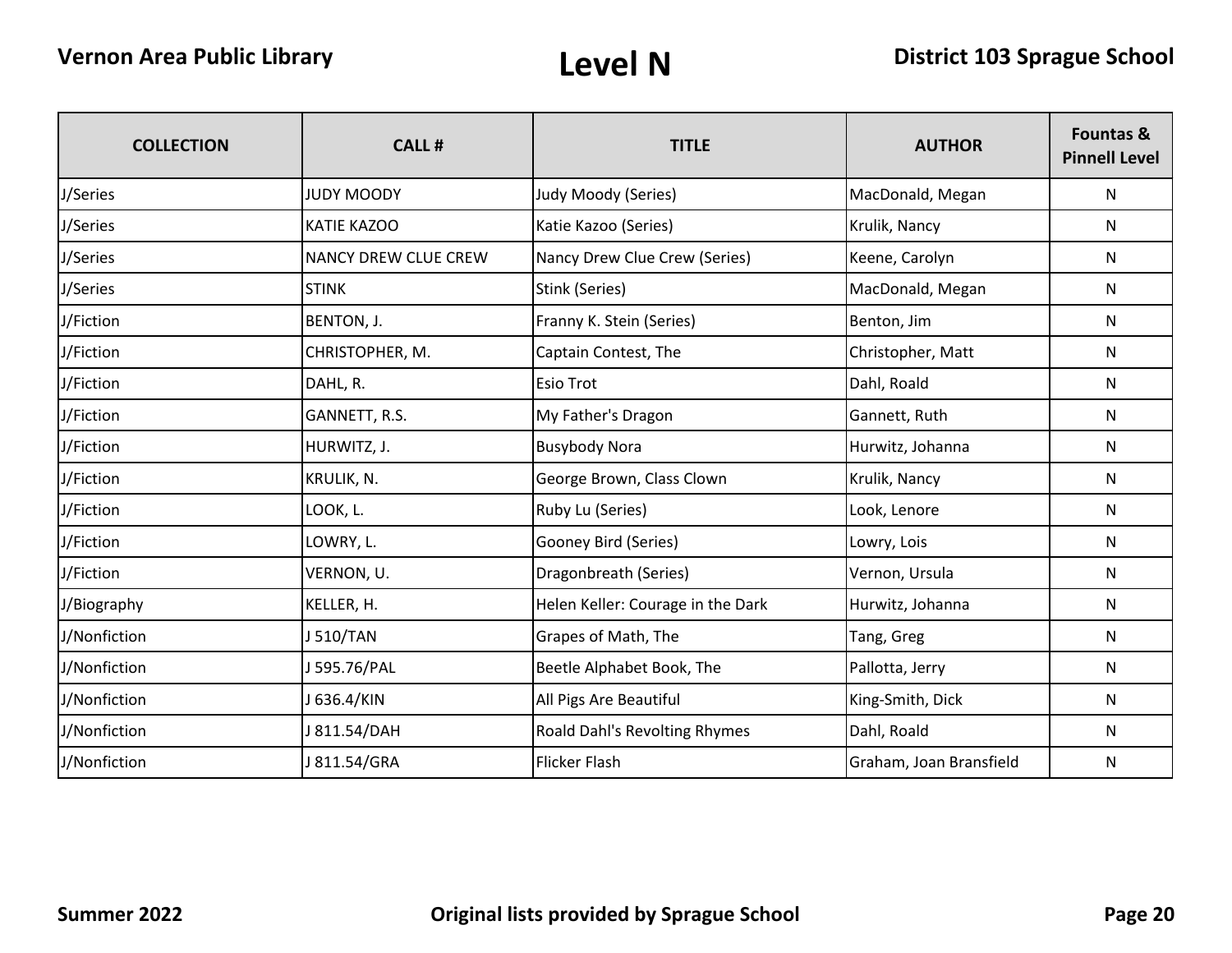| <b>COLLECTION</b>                | <b>CALL#</b>            | <b>TITLE</b>                                             | <b>AUTHOR</b>             | <b>Fountas &amp;</b><br><b>Pinnell Level</b> |
|----------------------------------|-------------------------|----------------------------------------------------------|---------------------------|----------------------------------------------|
| E/Picture Book                   | BEATY, A.               | Iggy Peck, Architect                                     | Beaty, Andrea             | $\mathsf{O}$                                 |
| E/Picture Book                   | BEATY, A.               | Rosie Revere, Engineer                                   | Beaty, Andrea             | 0                                            |
| E/Picture Book                   | STEIG, W.               | Amos and Boris                                           | Steig, William            | O                                            |
| E/Picture Book/Folk & Fairy Tale | J398.1/MEX              | Borreguita and the Coyote                                | Aardema, Verna            | 0                                            |
| E/Picture Book/Longer Stories    | <b>BUNTING, E.</b>      | Smoky Night                                              | Bunting, Eve              | O                                            |
| E/Picture Book/Longer Stories    | FLOCA, B.               | Locomotive                                               | Floca, Brian              | $\mathsf{O}$                                 |
| E/Picture Book/Longer Stories    | VAN ALLSBURG, C.        | Just a Dream                                             | Van Allsburg, Chris       | 0                                            |
| E/Picture Book/Seasons           | YOLEN, J.               | Owl Moon                                                 | Yolen, Jane               | $\mathsf{O}$                                 |
| J/Fiction/Moving Into Chapters   | <b>CUMMINGS, T.</b>     | Notebook of Doom (Series)                                | Cummings, Troy            | $\mathsf{O}$                                 |
| J/Fiction/Moving Into Chapters   | VOAKE, S.               | Daisy Dawson (Series)                                    | Voake, Steve              | 0                                            |
| J/Series                         | <b>BOXCAR CHILDREN</b>  | <b>Boxcar Children Mysteries (Series)</b>                | Warner, Gertrude Chandler | $\mathsf{O}$                                 |
| J/Series                         |                         | DRAGON SLAYERS' ACADEMY Dragon Slayers' Academy (Series) | McMullan, Kate            | 0                                            |
| J/Series                         | <b>GERONIMO STILTON</b> | Geronimo Stilton (Series)                                | multiple authors          | 0                                            |
| J/Series                         | <b>MALLORY MCDONALD</b> | Mallory (Series)                                         | Friedman, Laurie B.       | 0                                            |
| J/Series                         | <b>MY WEIRD SCHOOL</b>  | My Weird School (Series)                                 | Gutman, Dan               | 0                                            |
| J/Series                         | <b>SECRETS OF DROON</b> | Secrets of Droon (Series)                                | Abbott, Tony              | 0                                            |
| J/Fiction/Classics               | ATWATER, R.             | Mr. Popper's Penguins                                    | Atwater, Richard          | 0                                            |
| J/Fiction/Classics               | FLEISCHMAN, S.          | <b>Whipping Boy</b>                                      | Fleischman, Sid           | 0                                            |
| J/Fiction                        | BYARS, B.               | Tornado                                                  | Byars, Betsy              | $\mathsf{O}$                                 |
| J/Fiction                        | CLEARY, B.              | Henry Huggins (Series)                                   | Cleary, Beverly           | $\circ$                                      |
| J/Fiction                        | CLEARY, B.              | Mouse and the Motorcycle, The                            | Cleary, Beverly           | O                                            |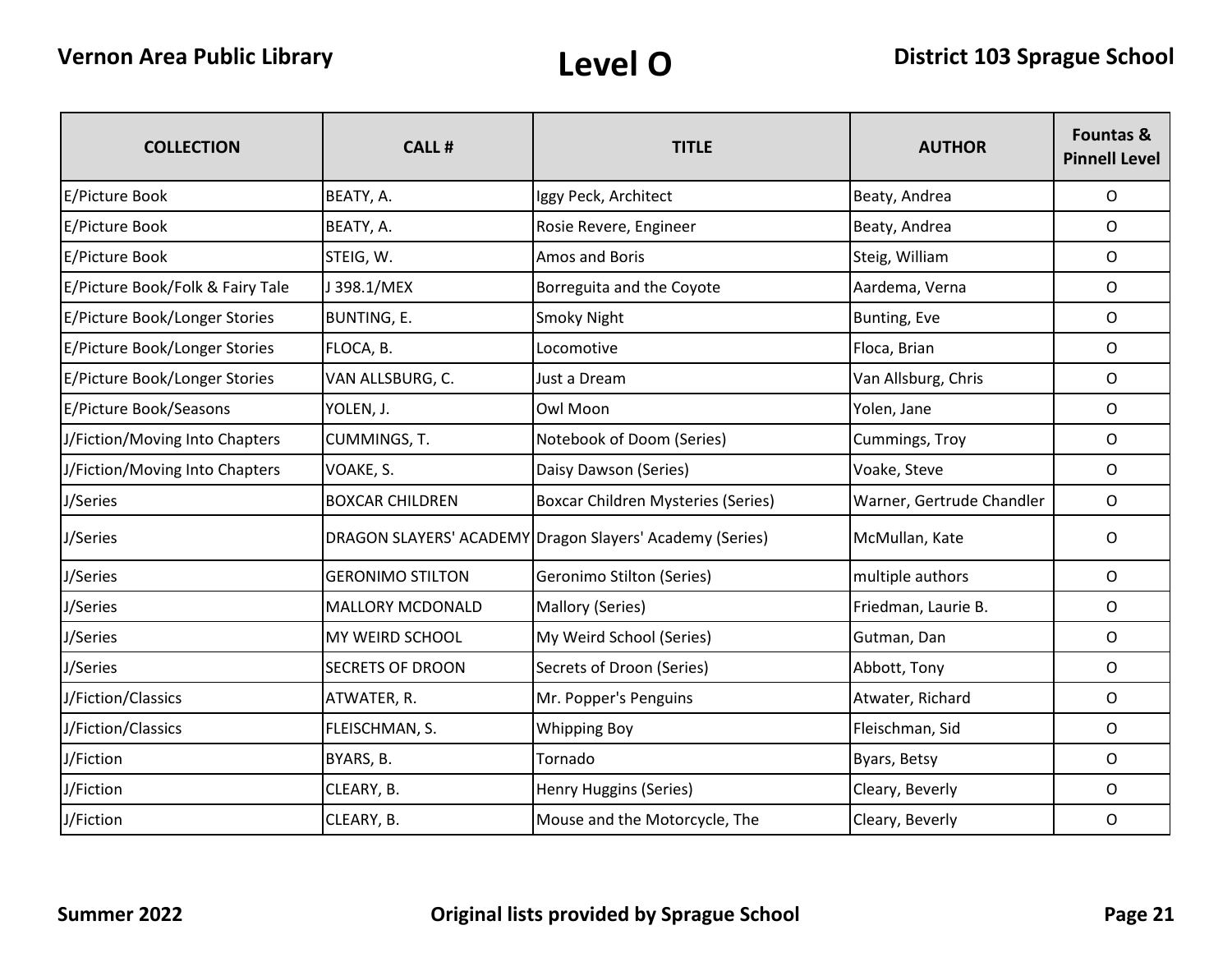| <b>COLLECTION</b> | <b>CALL#</b>    | <b>TITLE</b>                                               | <b>AUTHOR</b>        | <b>Fountas &amp;</b><br><b>Pinnell Level</b> |
|-------------------|-----------------|------------------------------------------------------------|----------------------|----------------------------------------------|
| J/Fiction         | CLEARY, B.      | Ralph S. Mouse                                             | Cleary, Beverly      | O                                            |
| J/Fiction         | CLEARY, B.      | Ramona (Series)                                            | Cleary, Beverly      | O                                            |
| J/Fiction         | CLEARY, B.      | Ribsy                                                      | Cleary, Beverly      | 0                                            |
| J/Fiction         | CLEARY, B.      | Runaway Ralph                                              | Cleary, Beverly      | 0                                            |
| J/Fiction         | CLEARY, B.      | <b>Socks</b>                                               | Cleary, Beverly      | O                                            |
| J/Fiction         | KRULIK, N.      | George Brown, Class Clown                                  | Krulik, Nancy        | O                                            |
| J/Fiction         | LOWRY, L.       | All About Sam                                              | Lowry, Lois          | O                                            |
| J/Fiction         | MACDONALD, B.   | Mrs. Piggle-Wiggle (Series)                                | MacDonald, Betty     | 0                                            |
| J/Fiction         | PENNYPACKER, S. | Clementine (Series)                                        | Pennypacker, Sara    | 0                                            |
| J/Fiction         | SMITH, R.K.     | Chocolate Fever                                            | Smith, Robert Kimmel | O                                            |
| J/Fiction         | VAIL, R.        | Justin Case (Series)                                       | Vail, Rachel         | O                                            |
| J/Biography       | BRIDGES, R.     | Story of Ruby Bridges, The                                 | Coles, Robert        | 0                                            |
| J/Biography       | COUSTEAU, J.    | Fantastic Undersea Life of Jacques Cousteau Yaccarino, Dan |                      | $\circ$                                      |
| J/Nonfiction      | J 609.2/BAR     | Now & Ben: Modern Inventions of Benjamin<br>Franklin       | Barretta, Gene       | O                                            |
| J/Nonfiction      | J 811.54/CLE    | Ode to a Comode: Concrete Poems                            | Cleary, Brian P.     | 0                                            |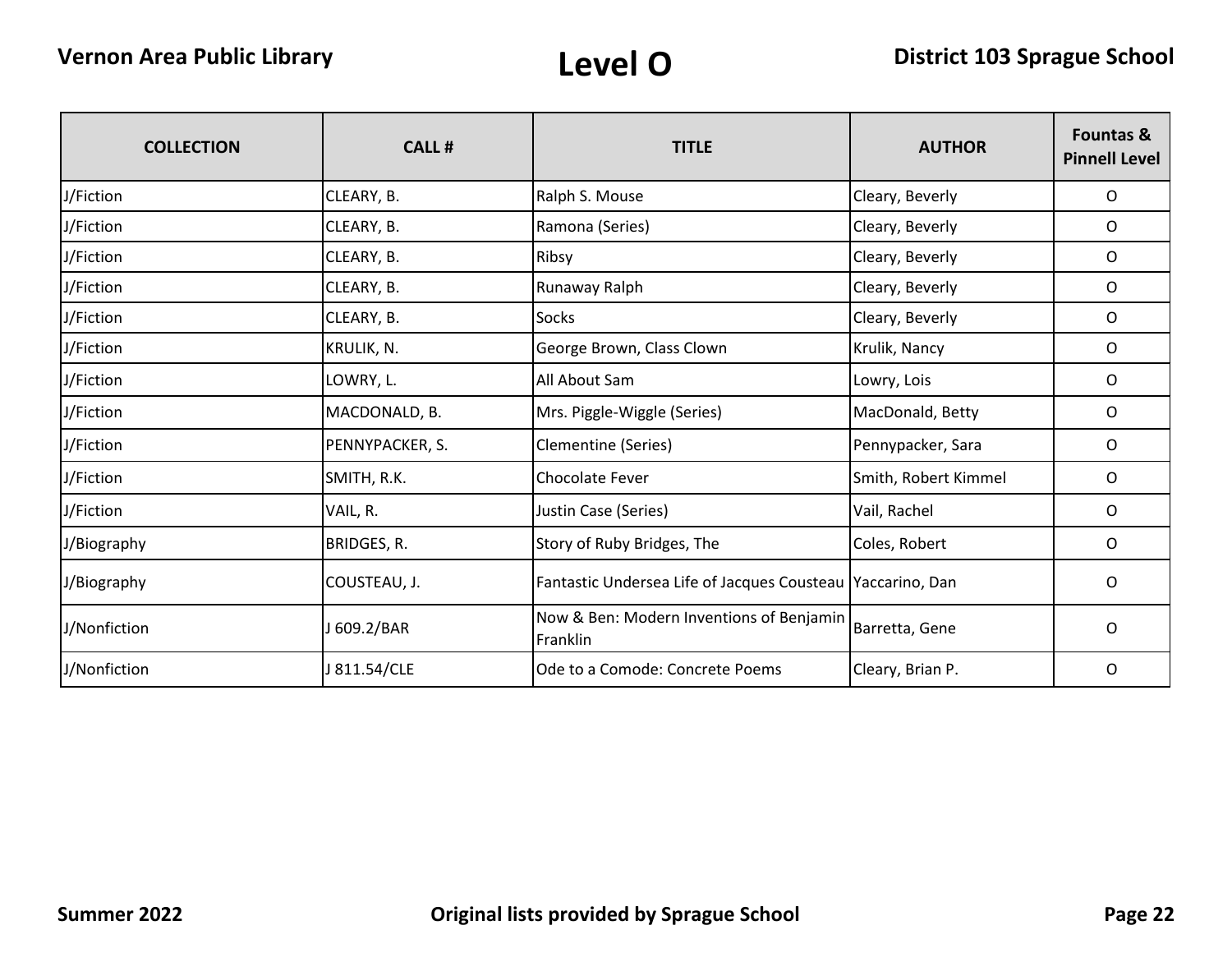| <b>COLLECTION</b>                | <b>CALL#</b>              | <b>TITLE</b>                            | <b>AUTHOR</b>       | <b>Fountas &amp;</b><br><b>Pinnell Level</b> |
|----------------------------------|---------------------------|-----------------------------------------|---------------------|----------------------------------------------|
| <b>E/Picture Book</b>            | LIONNI, L.                | It's Mine!                              | Lionni, Leo         | P                                            |
| <b>E/Picture Book</b>            | PEET, B.                  | Wump World, The                         | Peet, Bill          | P                                            |
| E/Picture Book                   | POLACCO, P.               | <b>Babushka's Doll</b>                  | Polacco, Patricia   | P                                            |
| <b>E/Picture Book</b>            | RINGGOLD, F.              | <b>Tar Beach</b>                        | Ringgold, Faith     | P                                            |
| E/Picture Book                   | RYLANT, C.                | Relatives Came, The                     | Rylant, Cynthia     | P                                            |
| E/Picture Book/Folk & Fairy Tale | J398.3/GREE               | Hare And The Tortoise, The              | Aesop               | P                                            |
| E/Picture Book/Longer Stories    | MATTICK, L.               | <b>Finding Winnie</b>                   | Mattick, Lindsay    | P                                            |
| E/Picture Book/Longer Stories    | VAN ALLSBURG, C.          | Jumanji                                 | Van Allsburg, Chris | P                                            |
| J/Fiction/Moving Into Chapters   | ANGLEBERGER, T.           | Inspector Flytrap                       | Angleberger, Tom    | P                                            |
| J/Series                         | <b>BAD KITTY</b>          | <b>Bad Kitty (Series)</b>               | Bruel, Nick         | P                                            |
| J/Series                         | <b>CAPTAIN UNDERPANTS</b> | Captain Underpants (Series)             | Pilkey, Dav         | P                                            |
| J/Series                         | <b>ENCYCLOPEDIA BROWN</b> | Encyclopedia Brown Mysteries (Series)   | Sobol, Donald       | P                                            |
| J/Series                         | <b>GERONIMO STILTON</b>   | <b>Geronimo Stilton (Series)</b>        | multiple authors    | P                                            |
| J/Series                         | <b>JAKE MADDOX</b>        | Jake Maddox (Series)                    | Maddox, Jake        | P                                            |
| J/Series                         | <b>MAGIC SCHOOL BUS</b>   | Magic School Bus Chapter Books (Series) | Cole, Joanna        | P                                            |
| J/Series                         | <b>TIME WARP TRIO</b>     | Time Warp Trio, The (Series)            | Scieszka, John      | P                                            |
| J/Fiction/Classics               | LENSKI, L.                | <b>Strawberry Girl</b>                  | Lenski, Lois        | P                                            |
| J/Fiction                        | CALANDRELLI, E.           | Ada Lace (Series)                       | Calandrelli, Emily  | P                                            |
| J/Fiction                        | CLEARY, B.                | <b>Ellen Tebbits</b>                    | Cleary, Beverly     | P                                            |
| J/Fiction                        | DAHL, R.                  | Fantastic Mr. Fox                       | Dahl, Roald         | P                                            |
| J/Fiction                        | DAHL, R.                  | George's Marvelous Medicine             | Dahl, Roald         | P                                            |